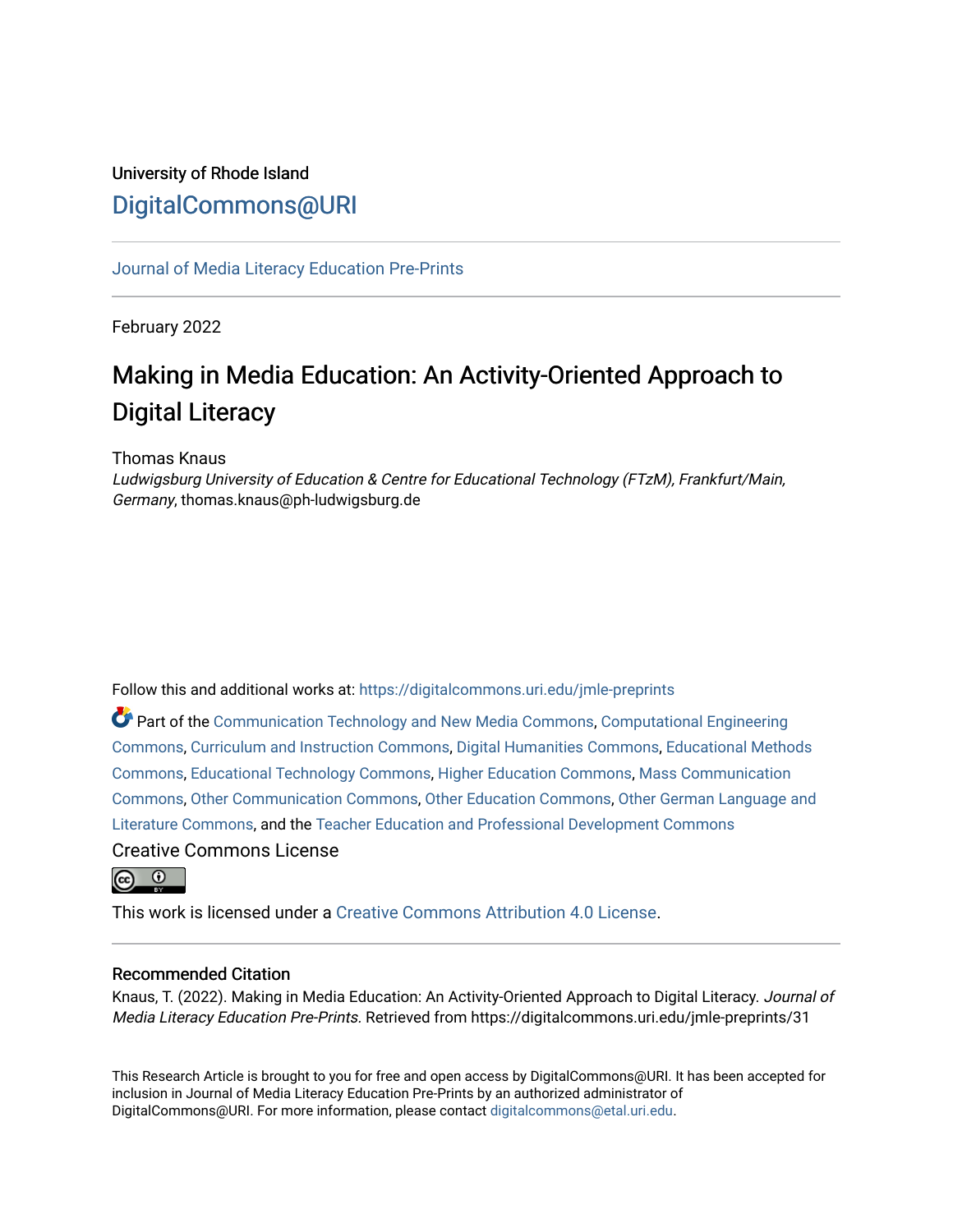## Thomas Knaus

*Department of Media Education, Ludwigsburg University of Education, 71634 Ludwigsburg, Germany Centre for Educational Technology, 60318 Frankfurt/Main, Germany*

thomas.knaus@ph-ludwigsburg.de | www.thomas-knaus.de

# **Making in media education: An activity-oriented approach to digital literacy**

## [Abstract]

*Why is maker education a suitable approach for giving learners the 21st century skills they need to cope*  with the digital transformation? This article provides an answer and represents a defense of maker education *in the field of educational science. Taking a human-media-machine interaction model as the basis for discussion, this article highlights the growing importance of digital technology as well as technological principles for human communication and interaction. Communication technology and the influence of tech*nology on culture and society require a broad understanding of media literacy in the sense of digital liter*acy.* 

*By broadening the theoretical basis of media literacy education,* making*,* coding *and* tinkering *qualify as approaches for achieving these goals. The discussion uses the four classic dimensions of media literacy and action theory to argue in favor of these approaches.* 

# [Keywords]

media literacy education; maker culture; digital literacy; human media machine interaction.

# **Introduction**

Whoever *makes*something influences their environment and learns by interacting with it. Whoever makes something not only crafts a new object for themselves, they also have to develop an interest in making something new – they must develop an understanding of things, materials and tools and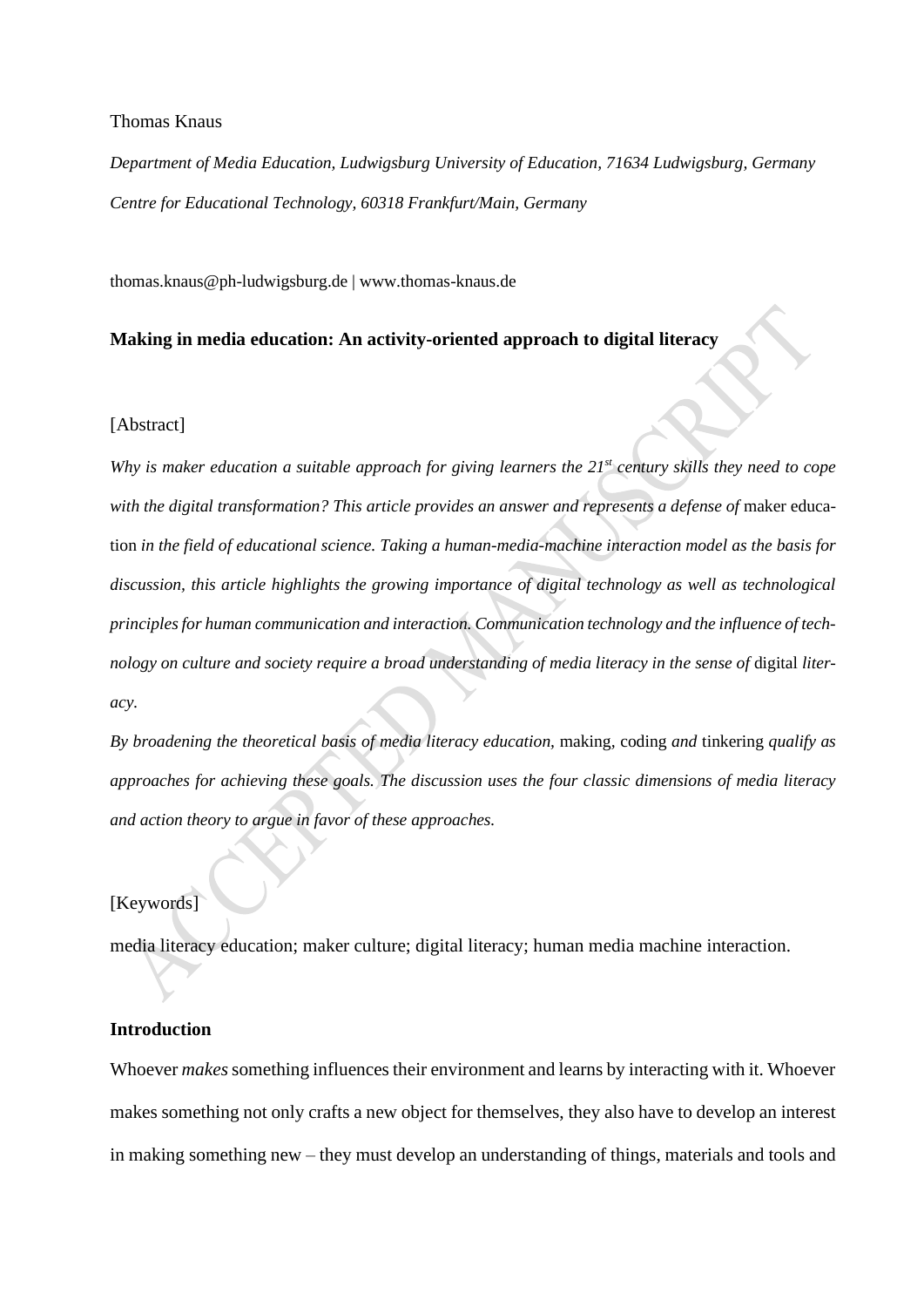also hone their motor skills. But *maker education* is more than simply learning how to use tools – in the same way as media literacy education is more than simply learning how to use media. In the same vein, neither should making or maker education be understood merely in the sense of simply "making" something; in fact, making is actually a term for technical practice as distinct from productive media practice. This is an important distinction and one which is not drawn consistently even in publications relevant to the field (i.a. Ingold et al., 2019; Vuopala et al., 2020). This comes as something of a surprise because the distinction is of considerable importance for education: it reflects the broadening of educational goals and approaches, and the increased scope for action in media education (Knaus, 2020b). A further difference – namely the distinction between making generally and making in media education – is most apparent in the step that follows making itself, namely the maker's process of reflection on their actions. The opportunity to gather new experience of media and technology and engage in a collective process of reflection about them means that making is one of the most significant educational opportunities currently open to us – especially in a digitized world in which the underlying technology is an integral part of the communicative process (Hepp, 2020), and people are no longer exclusively in control of media (i.a. Eynon, 2013; Knaus, 2017, pp. 41–42; Selwyn, 2015; Tulodziecki, 2021, pp. 178–184). But more on this and on the two distinctions below.

## **1. Makerspaces**

Makerspaces are workshops which give private persons access to modern production processes for making certain specific components over and above what their own domestic workshops can offer them. It is true that the Do-It-Yourself (DIY) idea is not fundamentally new. But nowadays, thanks to new technology, makerspaces offer widespread access not only to those tools that would normally be available in well-equipped private workshops, but also to machines that would be too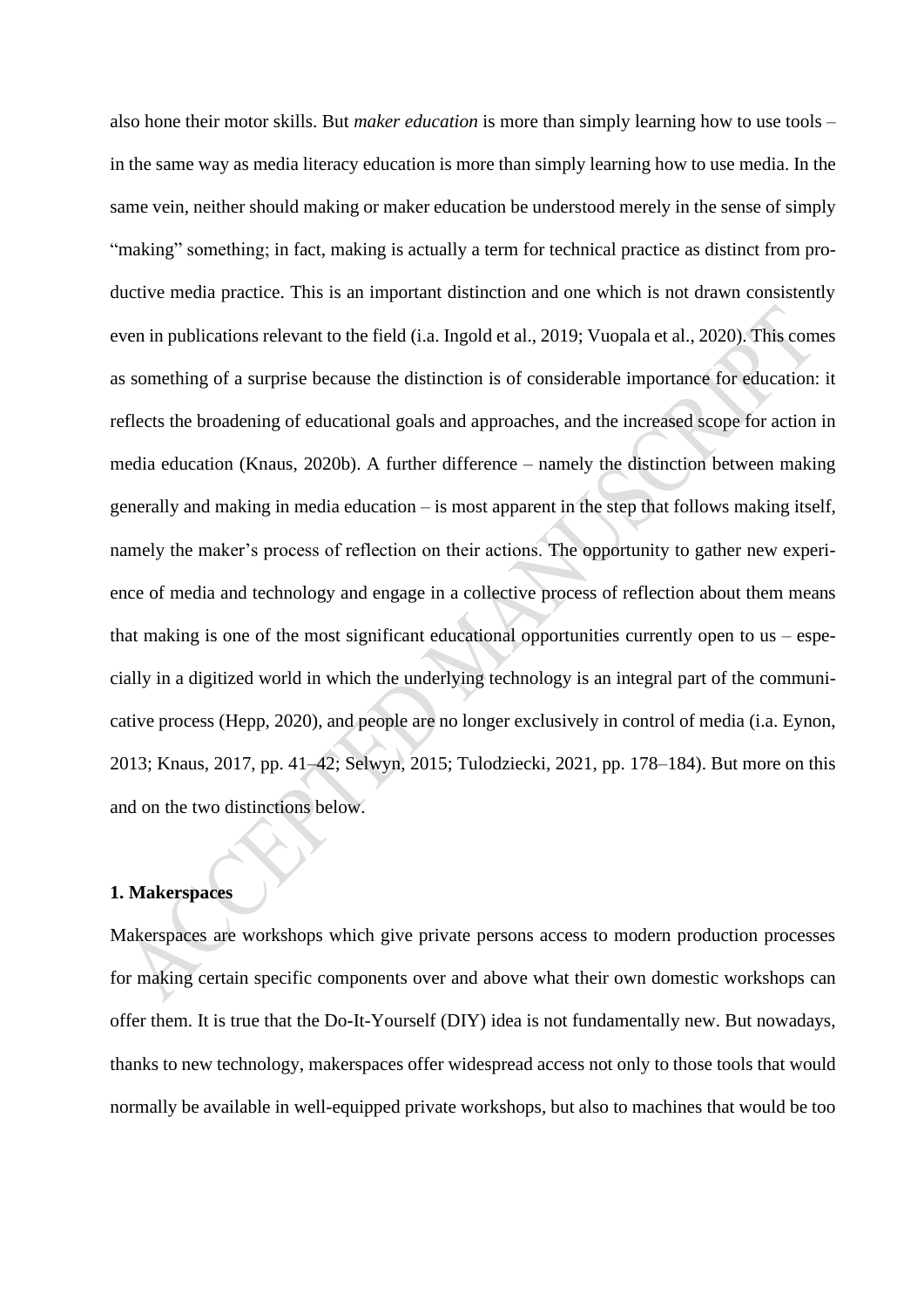expensive or simply too big for domestic workshops, such as 3D printers, laser cutters, CNC machines or plotters (Knaus, 2020a, p. 36).

Makerspaces therefore provide everybody with access to resources and industrial production processes for individual components. The maker movement potentially enables all people – including those without extensive technical training or prior knowledge – not only to have the opportunity to customize digital media by using apps but even to develop or refine the apps themselves by coding. In addition, they can also customize the hardware and the underlying technical architecture by making use of their broad access to industrial production processes, the wide range of tutorials on how to operate them and templates for making them: Do *IT* yourself. As a result, digital technology comes to occupy a place in everyday culture (Engel, 2010, pp. 46–49). Paulo Blikstein (2013) – referencing Paolo Freire's Pedagogy of the Oppressed (1974) – views making as the democratization of invention. This is indeed a tempting thought. If only we did not have to rely on the technology and services provided to us by the big five in the internet economy and could customize media and technical artifacts not only to our own personal specifications but also design and develop them entirely by ourselves (Knaus, 2017; Knaus, 2020a, pp. 37 and 52 f.).

This article seeks to show how the established approaches used in media education, supplemented by approaches from *maker education* (see also i.a. Aufenanger et al., 2017; Dezuanni, 2018; Halverson & Sheridan, 2014; Ingold et al., 2019; Niemeyer & Gerber, 2015; Peppler et al., 2016; Vuopala et al., 2020; Willett, 2017), can contribute to providing people with a sound knowledge base about media and technology. People can then use this base to develop their critical and reflective attitude towards media and technology (Buckingham, 2018; Knaus, 2020b; Niesyto & Moser, 2018). This in turn empowers them to tap into the social, economic and ecological structures and conditions with which media and technology are closely intertwined (Brinda et al., 2020; Bijker, 2010).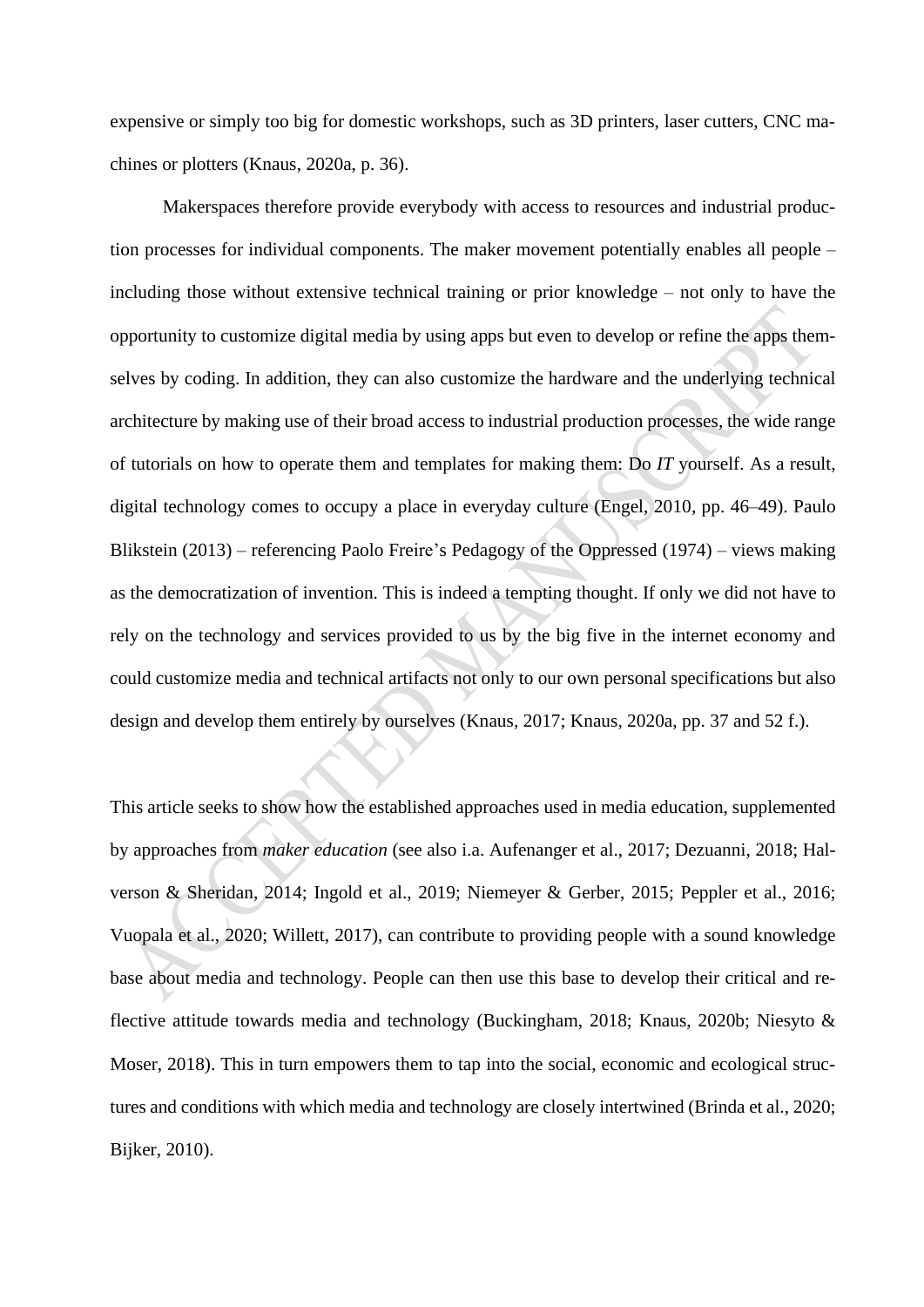It is probably too early to say how approaches such as making might contribute to the challenges outlined above. But it is beyond doubt that for the digital transformation to truly contribute to the democratization of technology, it will be necessary for society to go through processes of cultivation and normalization and for individuals to go through processes of education. But as things stand, these processes are still in their infancy. It is because of these deficits that the spaces opened up by advances in technology are primarily being used by only a handful of companies, whose power and influence therefore continue to grow.

Taking into account current developments in media and technology, this article will show that *tinkering*, *computational thinking*, *coding, physical computing* and *making* are approaches which can feasibly broaden the established dimensions of media literacy.

# **2. The creative design of media and technology as a cultural practice**

To an ever-greater extent we view the world through a *media* prism; participatory media are making it possible for people to engage extensively in productive media practice (Buckingham, 2007). As a consequence, human communication and collaboration are increasingly taking place through a media conduit (Knaus, 2020a, pp. 28–33) – this all the more so in times of lockdowns and social distancing, although this was also the case before the pandemic. *Digital* media and their underlying technical and technological architecture are deepening the interfaces between people and machines. And because of these new interfaces, people are enabled to not only produce media artifacts, but also to create the applications as well as the underlying technical architecture of digital media (Bijker, 2010) – this turns them into technically empowered subjects (Knaus, 2020a, pp. 33–37; Knaus, 2020c). What is meant by technical empowerment exactly and how it differs from *media* empowerment, and what new scope for action this opens up for us and for our society will be described in greater detail in the following.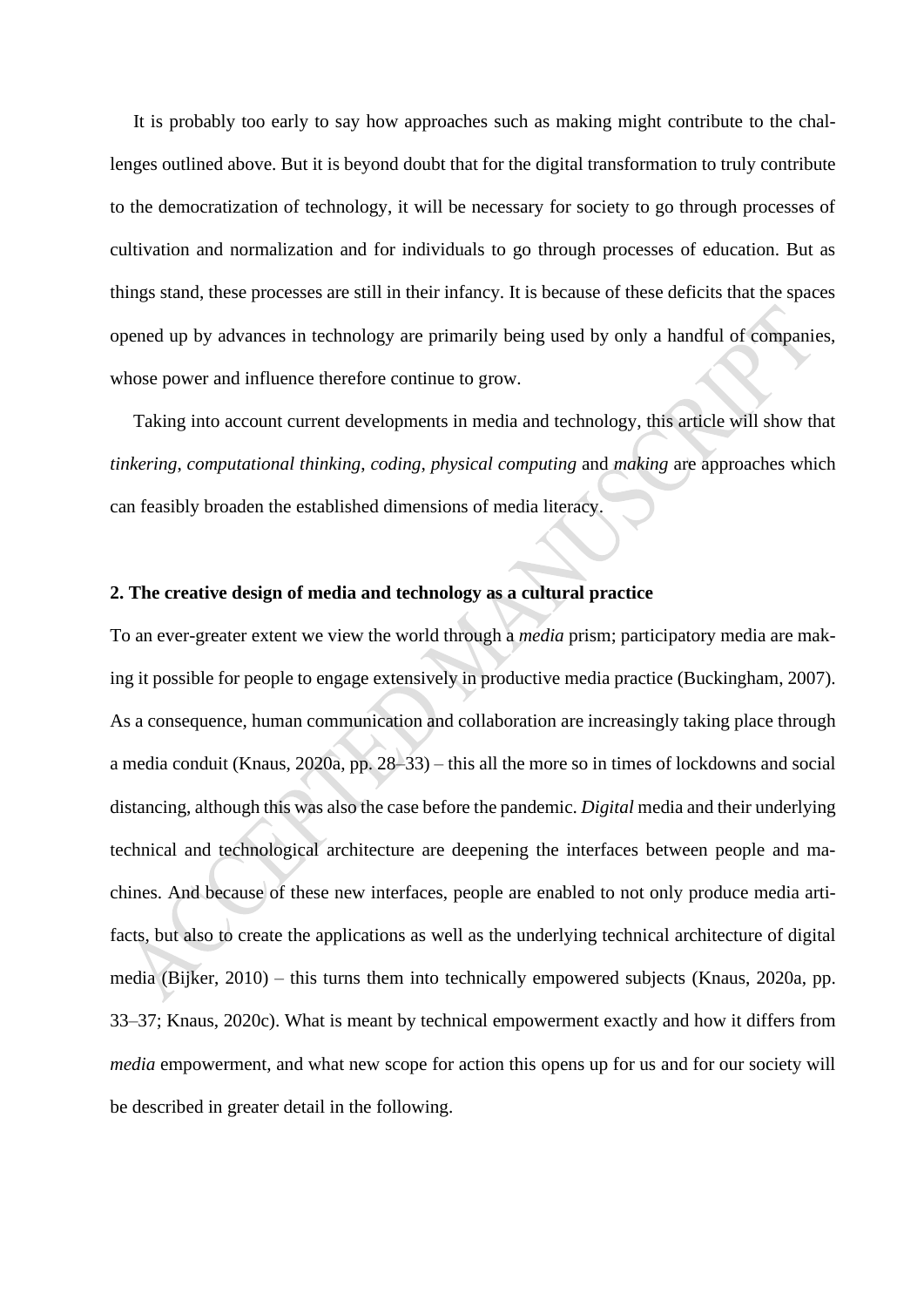Whilst the cultural significance of media has already been subjected to wide-ranging interdisciplinary scrutiny and has advanced to become an educational objective, the humanities and social sciences have yet to devote sufficient attention to the significance of technology. The educational sciences in particular have yet to reflect upon the social and cultural significance of technological developments – to date, this work has largely been left to the engineering sciences and the technical disciplines (Knaus, 2017 and 2018a). However, if not only people but also technological principles and technology are exerting an influence on forms of representation, media artifacts and media devices, it soon becomes clear why people require media literacy to reflect on the latest developments in technology. The constructivist Siegfried J. Schmidt clearly shared this view when he said two decades ago that "mediapedagogical considerations […] cannot be limited to the way people handle the media available to them, they also need to devote sufficient attention to technical and media components and social-systematic components" (Schmidt, 2000, p. 150). In essence, we have only been *using* media, albeit often actively and creatively, but far too often we have been happy to leave the thinking about it to others (Knaus, 2020a, pp. 46–48). Or to use an even clearer formulation: Whoever performs the modeling (of the domains and architecture models) and encodes them determines what the world of tomorrow will look like (Cox, 2012; Knaus, 2020a, p. 47; Manovich, 2008).

Ultimately, the goal is not to leave the future development of technology to trained technicians alone, but to enable all people to participate in it (Blikstein, 2013; Bijker, 2010): Do IT yourself! However, this means approaching technology less with the rational planning of an engineer and more in the spirit of creative experimentation and trial-and-error of a bricoleur (Duymedjian & Rueling, 2010): whilst the engineer's focus is on technical and scientific principles and knowledge, the bricoleur's approach is simply to use what is at hand. [1] Most helpfully, the French ethnologist Claude Lévi-Strauss has already discussed the differences between the engineer and the bricoleur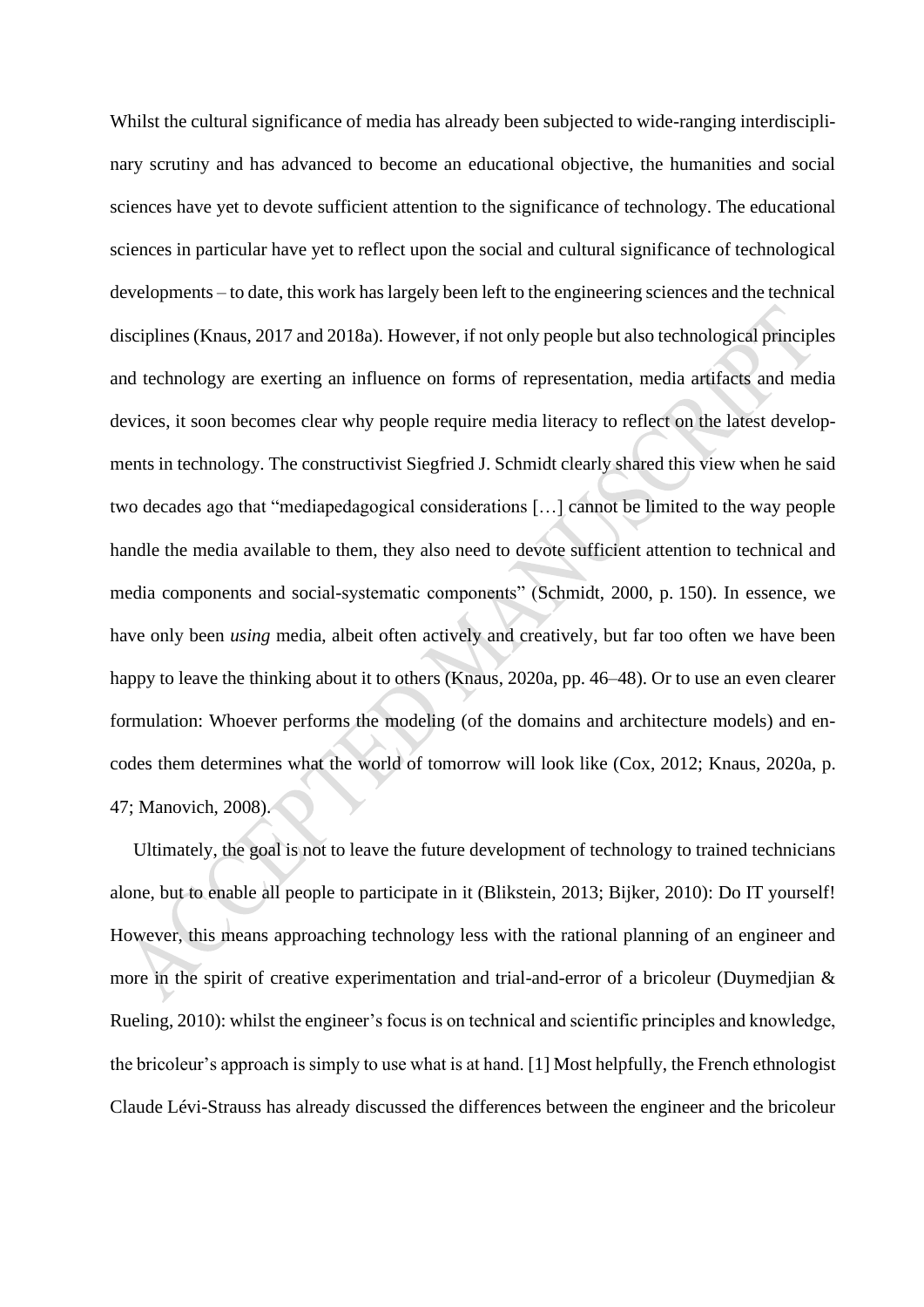in his work La pensée sauvage (Lévi-Strauss, 1962/1968). This differentiation is critical for establishing a clear understanding of Maker Culture, because it stresses the creative and playful elements of repurposing and experimentation with available resources and tools which anyone may use to innovate or broaden their mind. In other words, it is here that the learning process begins. The goal is therefore to *understand* current developmental trends in technology (and in particular in IT) and to empower people to take part in the discourse. Turning the creative design of media *and* technology into a new cultural practice is the first step towards establishing a fundamental understanding of media and technology (Knaus, 2020c; Wing, 2006). This knowledge coupled with the first positive experiences of designing media are highly significant for people's further education and socialization; they are also the prerequisite for understanding that the world should not simply be taken for what it is, but that it can also be shaped and influenced. It would of course be desirable to be able to look forward to the current processes of social transformation – the *digital transformation* – neither euphorically as a utopian dream, nor disconsolately as a dystopian one, but to see it as a task that requires our input, and as an opportunity to participate in change.

A fundamental understanding of technology, IT processes and media advances to become a key educational goal. This is because only those people who are also in possession of the knowledge regarding what goes on behind the user interface have the competence to comprehend, decode, analyze, reflect upon and make a judgement about it (Knaus, 2020b). Only those who can understand the technological structure *behind* the (digital) medium can understand the medium as a whole (Knaus, 2020a). As a consequence, a conceptual understanding of technology and media and the ability to engage in critical reflection about media and technology become the founding stone for social empowerment and personal responsibility in a world which is to a considerable degree shaped by digital and networked media.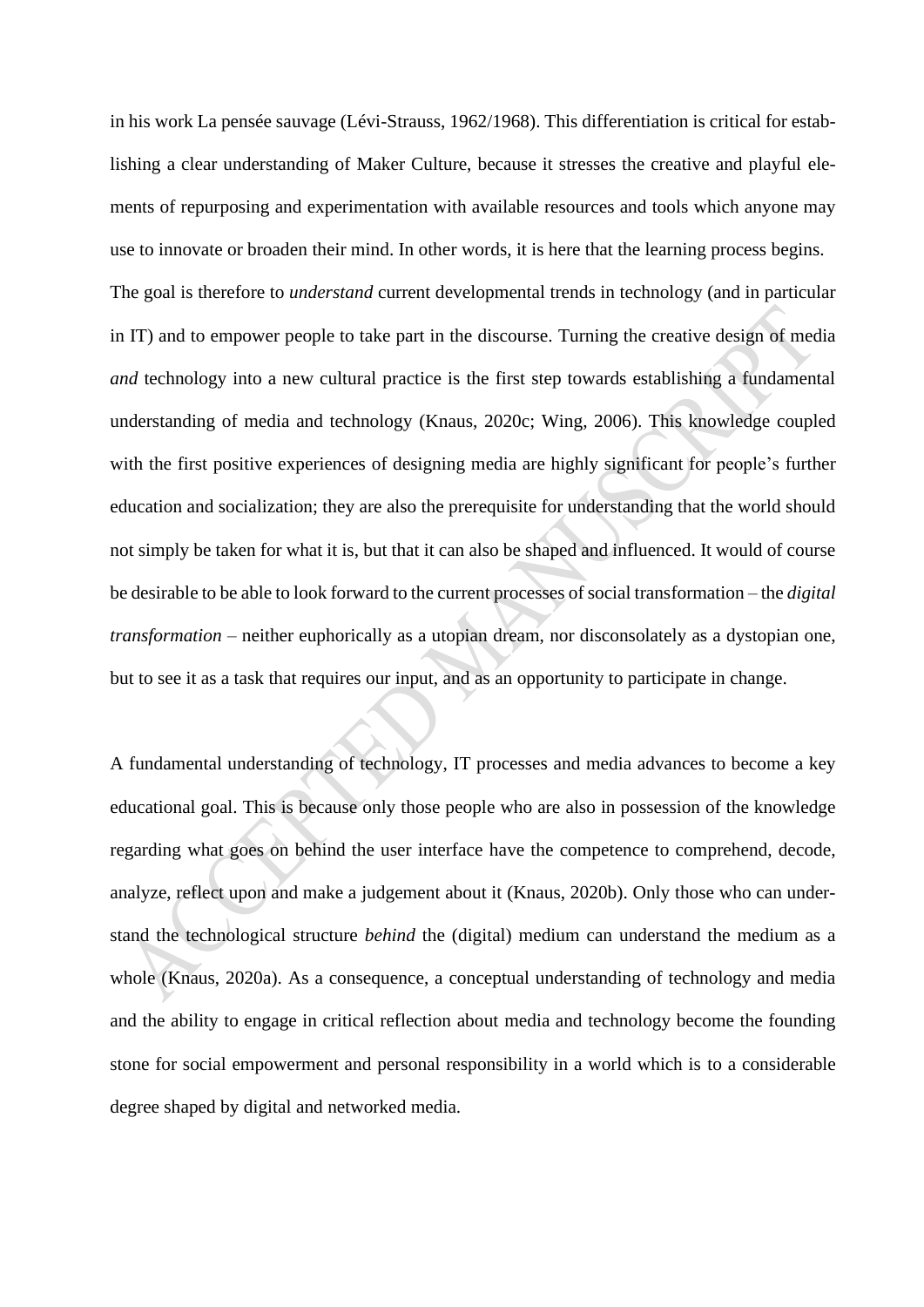#### **3. New opportunities for human-media-machine interaction**

In view of the significance of digital media and technology for our societies, it not only makes sense to devote our attention to them at the technical (and economic) level, but also to give special consideration to their cultural, social and political implications. After all, it is not only the case that media and technology are the initiators of change for individuals and society; individuals and society also change technology (Bijker, 2010; Stalder, 2018). Or to phrase this differently: technical and media artifacts are not created in a social vacuum, they always exist in a social context (Brinda et al., 2020, pp. 162 f.).

If the world is largely shaped by media, then a central role must be given to the formation of the subject and the provision of social empowerment (Schorb, 2009) through the "action-oriented appropriation" of media artifacts (Baacke, 1996, p. 55; Hurrelmann, 2002, p. 111). Action is understood as something intentionally chosen by *human* agents as a way to achieve their goals. Accordingly, the socially "empowered subject" is a key element of socialization theory (Parsons, 1937) – and, because it alludes to the essential educability of human beings, of education science too. In media education, the *socially empowered subject* [gesellschaftliche Handlungsfähigkeit] is a central normative idea (Hurrelmann, 2002; Knaus et al., 2017, pp. 2 f; Tulodziecki, 2018, pp. 17–21; Tulodziecki, 2021).

The socially empowered subject is a concept which is particularly versatile and useful, especially in these times of digital transformation and not least in light of the broadened scope for action that digital media and technology offer with respect to creative design and active manipulation. [2] This is because social empowerment exists for a subject when they have at least some potentials to be a designer themselves – at the very least the freedom to design something lies in their active selection of media for consumption. Strictly speaking – and this also shows the complexity of the term "media consumption" – it is the case that *active* appropriation is any media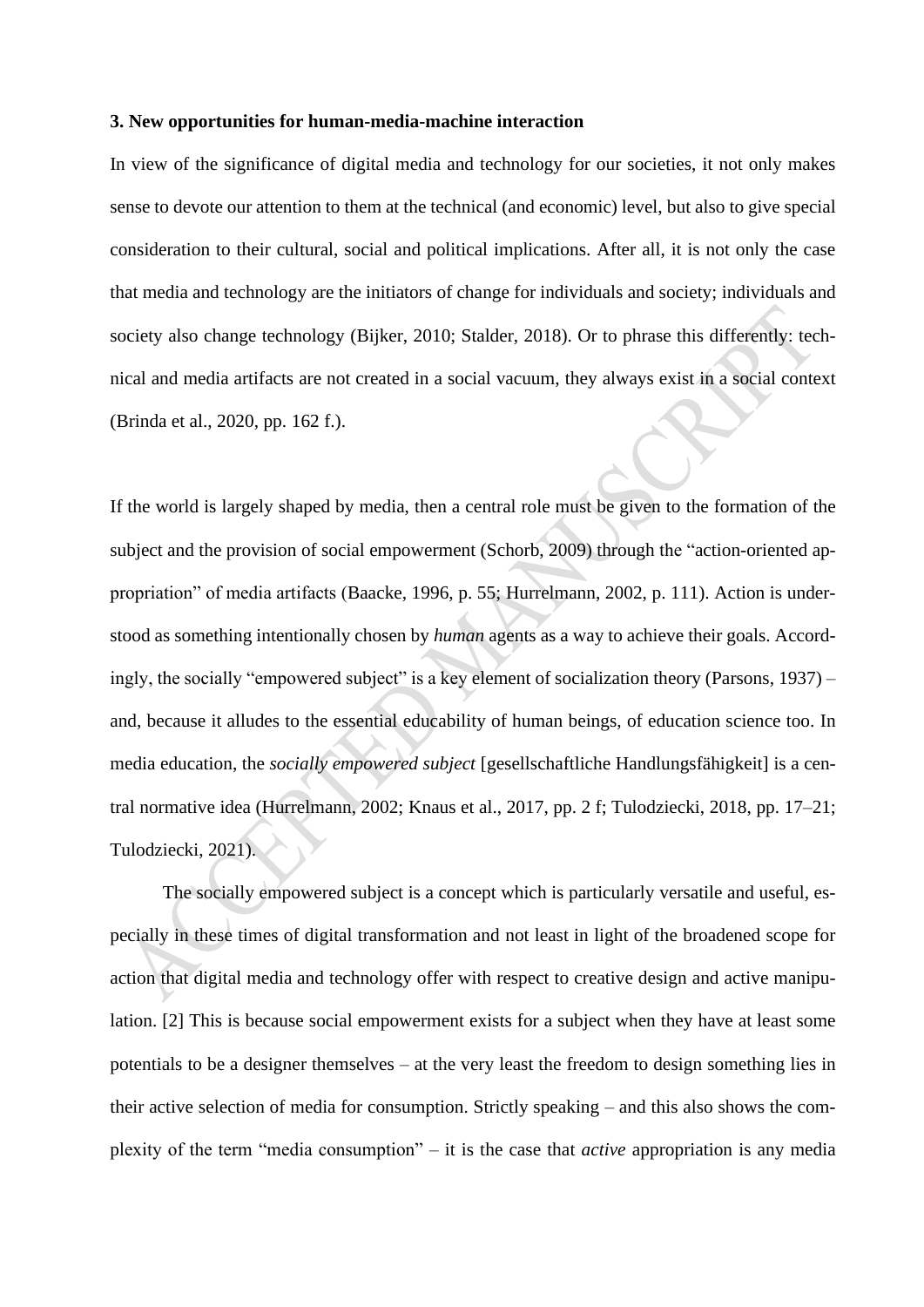reception, because what we hear and see must always be processed through our thoughts and actions (Froehlich, 1982; Schorb, 2009, p. 183). But above and beyond media reception, it is a person's autonomous actions in their media use that requires them to engage with the medium and its conditions in a critical and reflective way (Baacke, 1996, pp. 46–50; Dewey, 1950): In this light, Bernd Schorb understands empowerment in the context of media literacy acquisition as a person's ability to "use media autonomously and also to achieve technical mastery over them[,] and social and creative interaction ultimately as the ability to design their media use  $-$  as a form of communicative social action – creatively and imaginatively" (1998, p. 7).

Since digital media are now ever-present in our lives, they are not only influential for people's personality development, they also have the potential to shape culture and society because individuals are now at liberty to actively and creatively design them (Bijker, 2010; Knaus, 2020a, pp. 46 ff.; Knaus, 2020c). The subject's claim to social empowerment therefore persists – especially with regard to media literacy. However, social contexts and their associated cultural technologies frequently undergo change not least because of changes and developments in media themselves. In a digital world, however, people are only socially empowered if they are able to engage in critical reception and make judgments, if they possess the necessary background knowledge, and if they are in a position not only to interact productively with media, but also to interact productively with technology behind the medium (Knaus, 2017; Knaus, 2020a). In this sense, the issue of social empowerment must always be addressed with one eye on the continually changing social context as well as the cultural technologies that make up society (Stalder, 2018).

# **4. Experience and reflection in media education**

This article's defense of *maker education* is constructed upon an action-oriented theoretical analysis of the human-medium-machine interaction (Knaus, 2020a, pp. 23–39): the analysis clearly reveals that especially *digital* media and technology are opening up new discourse potentials and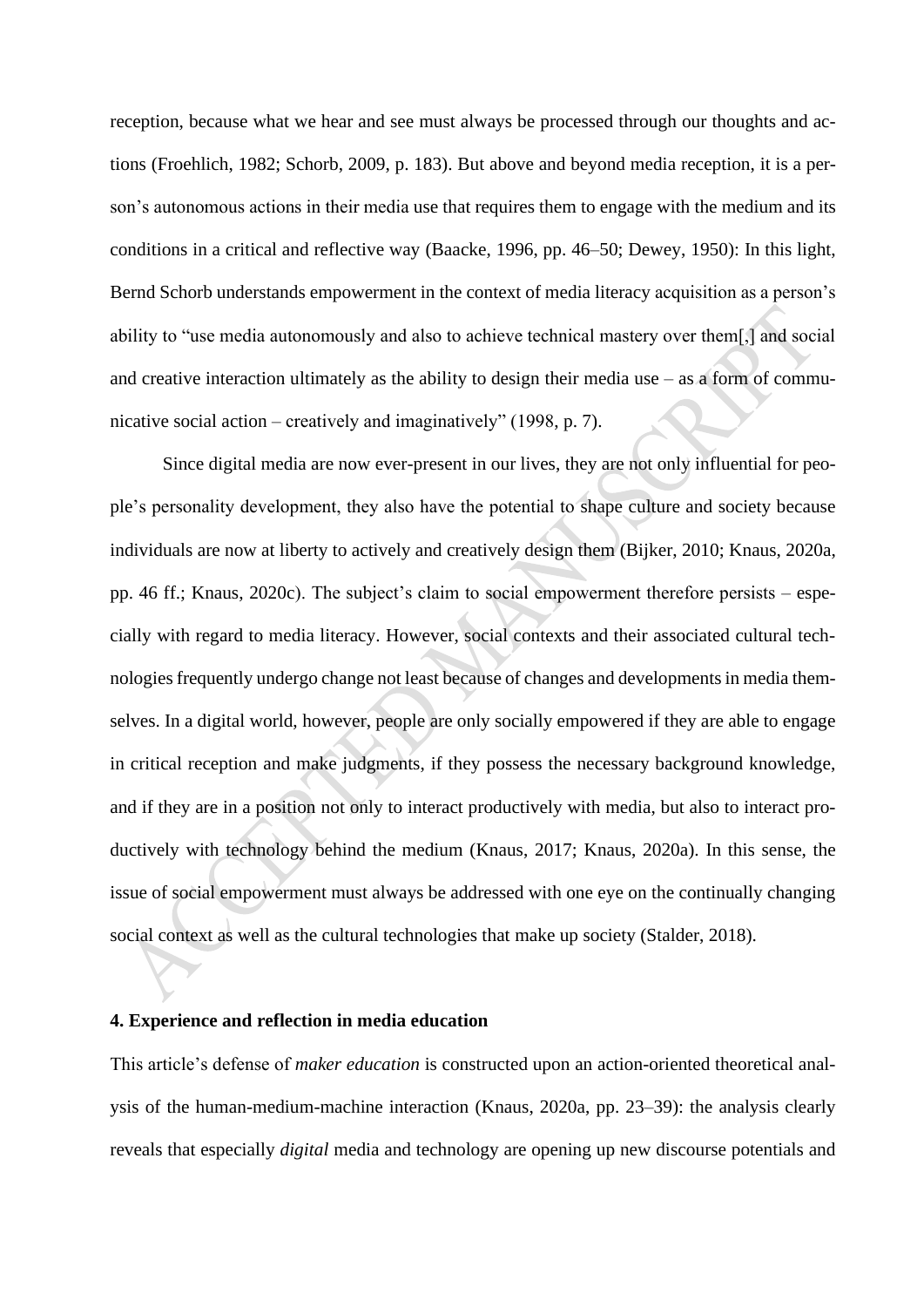broadening the opportunities for participation. This is thanks to their conceptual principles of binarity, automation, programmability and algorithmicity, interconnectedness and referentiality as well as the meta-processes mediatization and digitization (Knaus, 2020a, p. 16). The varying "depths" of interaction between human, medium and machine serve as the starting point for discussion.

# *4.1 Human, medium, and machine – a model of interaction*

The following discussion builds upon the conceptual groundwork mentioned above which positions the new potential for action offered by media and technology at the interface between human, medium and machine, and which was inspired by the so-called Open Systems Interconnection Model (Knaus, 2020a, pp. 23 ff.). The model consists of three technical levels: the hardware as a physical basis, the application level and the media user interface of the machine. The medium is the central interface between the human and the machine: the symbols that the machine outputs have meaning ascribed to them by human interpretation; in turn, the human being can use the media interface to step in and control the machine. The medium as the point at which human and machine interact therefore represents on the one hand the inter*face*, so to speak the "face of the machine", and on the other hand it represents the opportunity to engage in participatory procedures (Knaus, 2020a, pp. 27 f.)*.*

The interaction model describes four modes of interaction. The following text summarizes the key findings from each of the individual levels of interaction following an analysis from the perspective of educational science.

The first mode of interaction is *receptive media practice*: here, media artifacts and their representations are not just "received" but are, on the basis of the personal and social experiences of the individual, always (comprehendingly) converted into thoughts and actions (Baacke, 1996, p. 55;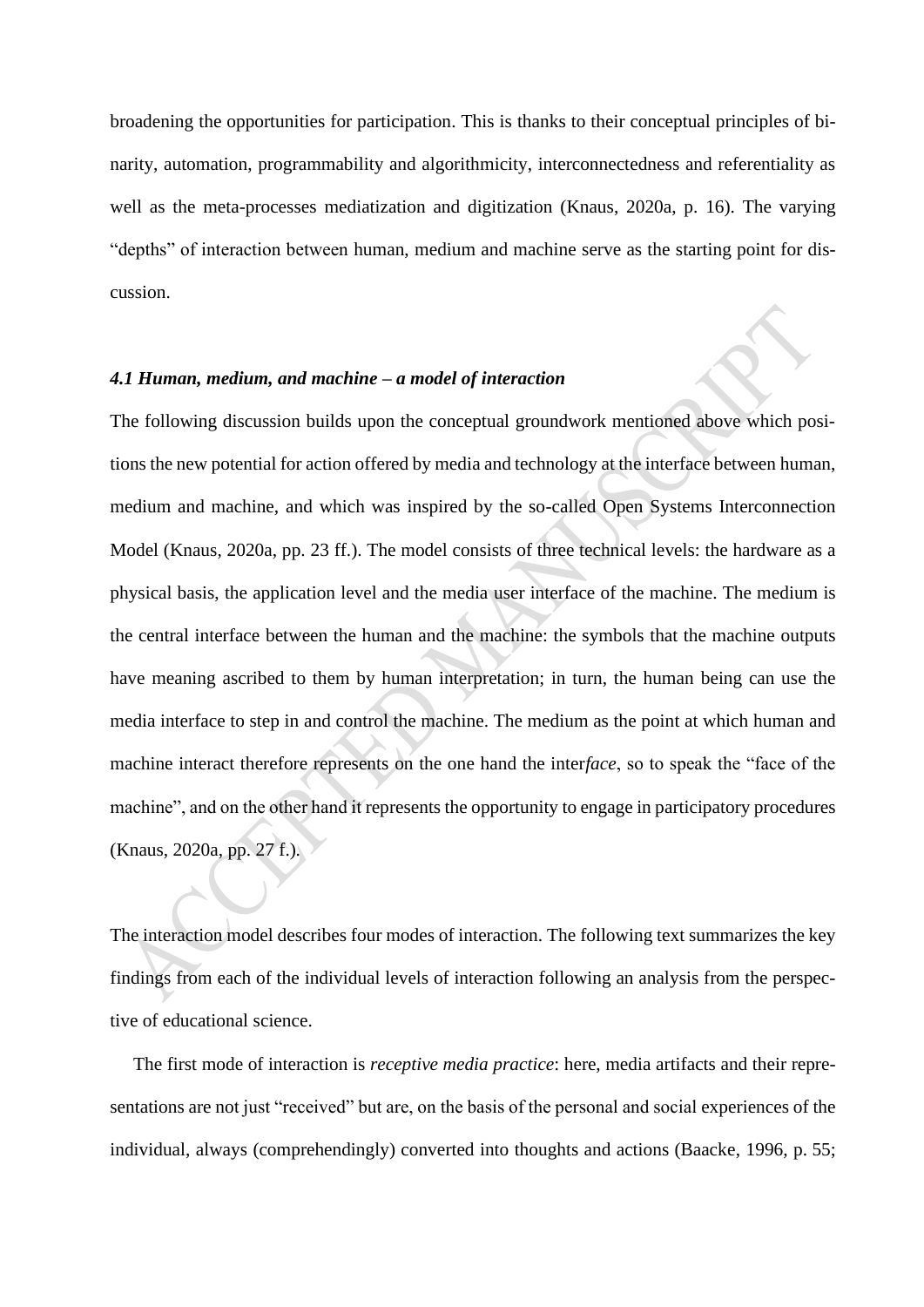Froehlich, 1982; Schorb, 2009, p. 183). The educational goal which derives from this mode is that ideally all individuals in society are given the opportunity to transform themselves into critical recipients. Whilst this postulation is not new in the history of critical media literacy (Buckingham, 2018; Knaus, 2020b; Niesyto & Moser, 2018), the existence of ever-greater numbers of information sources, the commercialization of attentional control in information searches and in social networks, and even totalitarian forms of data collection and monitoring, make this goal more relevant than ever (i.a. Beer, 2019; 2020; Knaus, 2020b).

The second mode of interaction addresses *productive media practice*: this deals with creativity and design in media practice – that is, the active human exertion of influence on the medium. Productive media practice – the production and distribution of media artifacts – is potentially open to anybody thanks to digital devices and social media – so-called participatory media. This means that everybody can actively produce, develop, modify and disseminate media artifacts. In this way, the technical network – the Internet – and digital media not only help to overcome spatial and temporal limits in information and communication processes and hence shift the traditional coordinates of media articulation, they also make it possible to slowly but surely dissolve the traditional boundaries between media reception and media production (Biermann et al., 2014).

Until now, people without technical expertise have been unable to exert any significant influence on the machine beyond what was possible through its media (user) interface. Social empowerment with respect to media and technology were considered to be "complete" when people were able to act proficiently on the two previously mentioned levels – receptive and productive *media* practice. This is also revealed in well-established traditional (i.a. Baacke, 1996) as well as more recent media literacy models (i.a. Redecker & Punie, 2017).

The third mode of interaction – *productive technical practice on the application level* – goes somewhat "deeper" and includes the question of how to interact with software and applications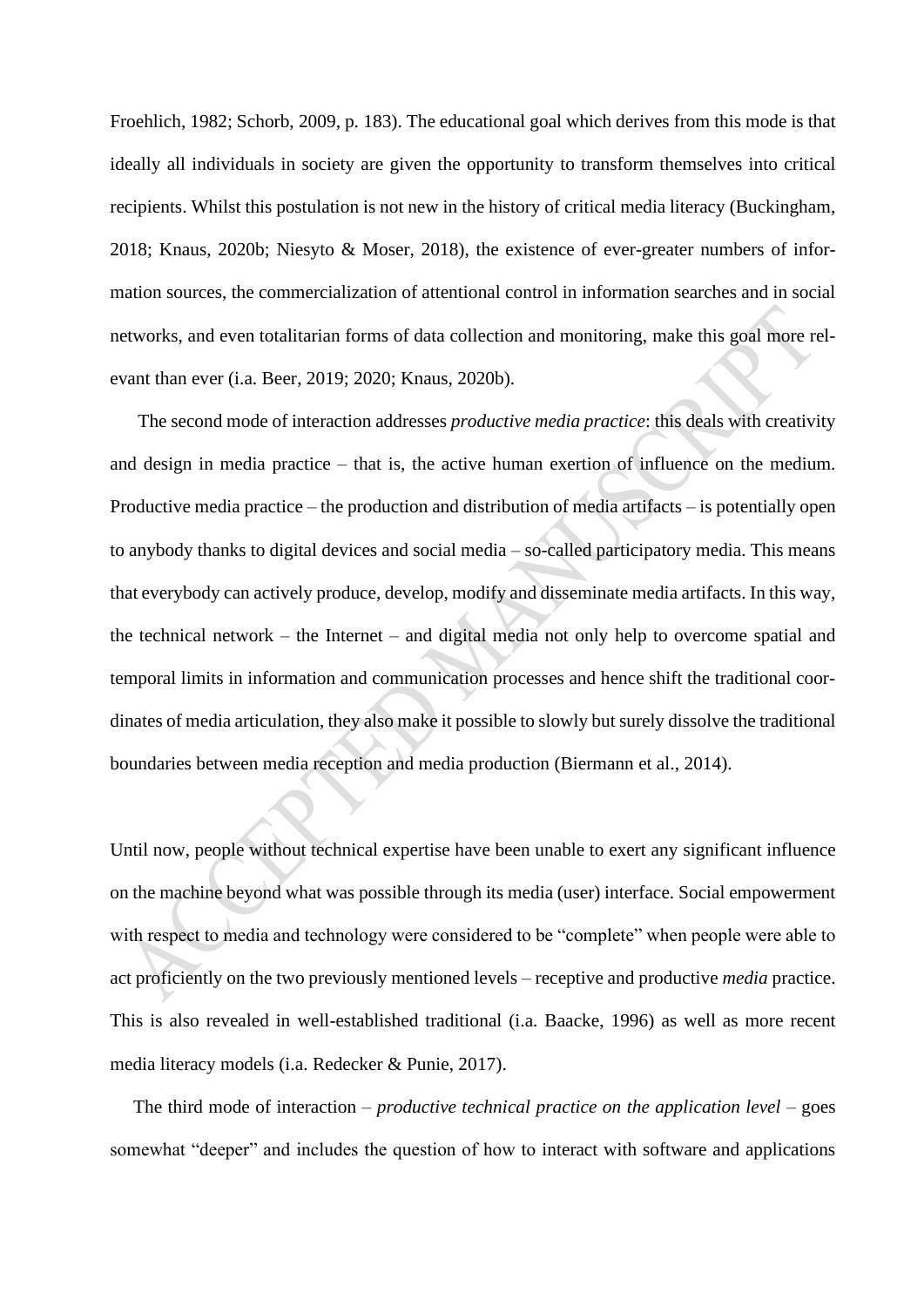(Knaus, 2017, p. 19). Thanks to the programmability of digital media (Manovich, 2008), people are in a position to alter software codes and applications. This scope for altering the application level of digital media means that potentially anybody has the means to engage in technical manipulation and in doing so to become a productive technical practitioner.

The fourth mode of interaction involves far greater influence being exerted on the machine: *productive technical practice at the hardware level*. This means that it is also possible for the user to influence the technology itself – and no longer just through the media (user) interface or software. Outcomes from this mode of interaction show that people can creatively design not only the media artifacts and applications, but also increasingly the "hardware" of the machine and that they do this by developing their own tools or by modifying existing technical artifacts. It is at precisely this level that *making* becomes relevant.

# *4.2 Doing and experience*

The following analysis seeks to show that the development of media and technology in society presents a challenge not only for educational institutions and entities which are influential for human socialization, it also opens up new approaches to teaching and learning with and about media as well as teaching and learning with and about technology. One of the foremost challenges for education in a world increasingly impacted by mediatization and the digital transformation is to provide learners with a mastery of digital media, tools and technology for their own goals and needs and their reflections about themselves, and about media and society (Knaus, 2020a, p. 17).

However, because digital media have become ever-more integrated into everyday human communication (i.a. Hepp, 2020; Hobbs, 2011), the concentration should not only be on users' *use* of media, but – in addition to providing a point of entry to the world – should actually be on offering people access to it to give them the opportunity to actively design their world around them. It is necessary to have precisely such points of entry and active access to the world in order to gather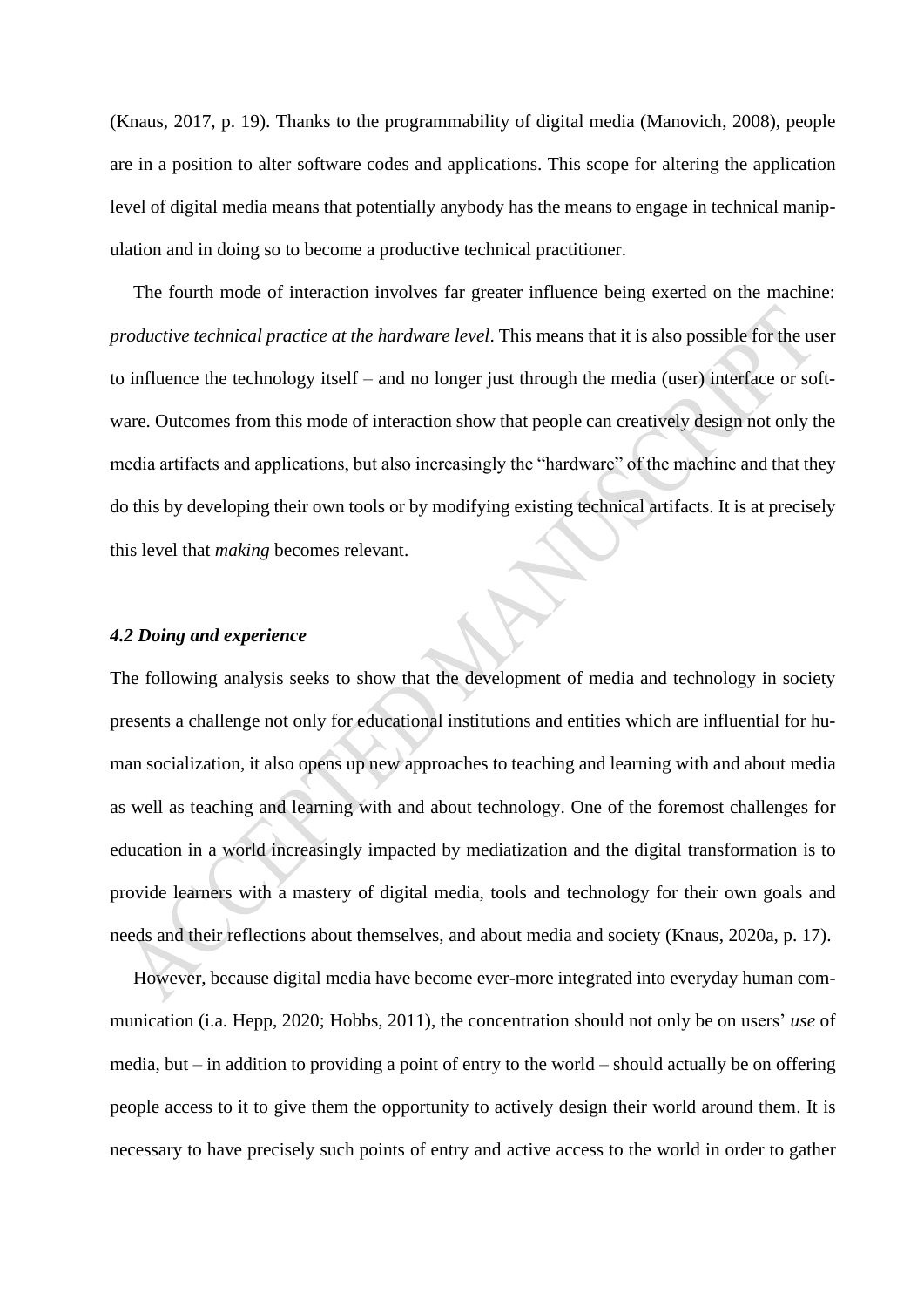experience, and herein lies one of the key aspects of the action-oriented approach of making: John Dewey's experiential learning, in which experience is key, is one of the cornerstones of the actionoriented approach of making in media education. In non-academic contexts, people often think of John Dewey's educational theory simply along the lines of "doing" in the sense of *learning by doing*, while the learner's subsequent process of reflection about what they have experienced through their actions is frequently overlooked – this is one of the reasons why making is not always synonymous with *pedagogical* making.

Of particular interest for the action-oriented approach are processes which take place in an agent's so-called secondary experience: Whilst primary experience encompasses situations in which an agent behaves habitually and does not reflect upon their actions, the second mode of experience is when situations arise which an agent cannot deal with based on their existing experience. The agent is forced to reflect upon and think about how to deal with the situation at hand – the medium, the media or technical artifact – and explore its meanings and implications.

A makerspace can provide individuals with the necessary material and social environment for the process of reflection they engage in about how they interact with digital media, and can therefore open up new opportunities for education. The makerspace therefore becomes an all-encompassing experiential space in which primary experience serves as the foundation for broadening secondary experience. This facilitates the kind of spectrum of competence encompassing the interaction between media, subject and society as envisaged by media education and its objective of achieving media literacy – a concept which, in the light of current developments in media, technology and society, now requires revision.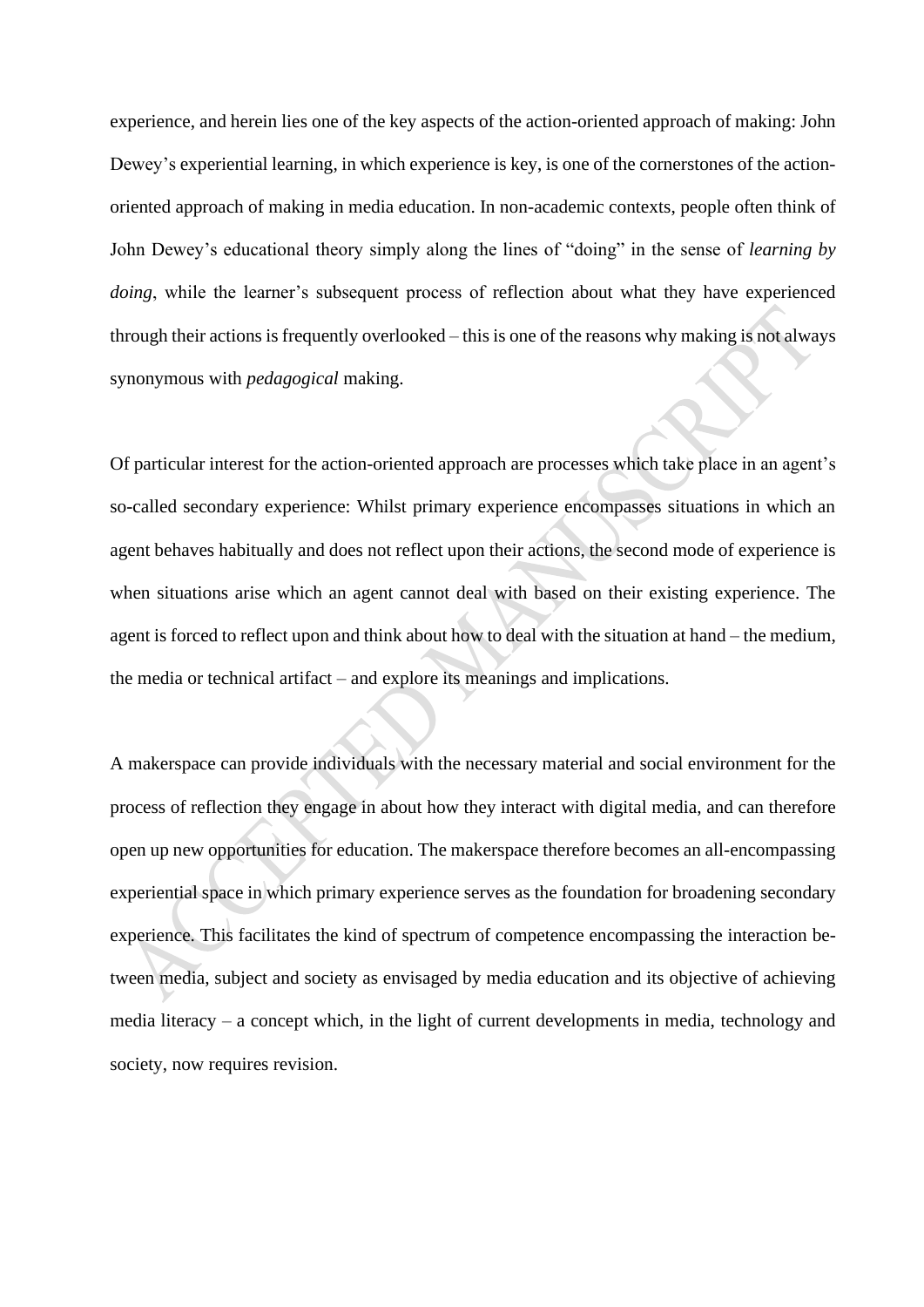# *4.3 Media literacy and making*

Media literacy is the key objective of media education (i.a. Buckingham, 2003; Hobbs, 2011). The concept of media literacy acquired its original definition in no small measure thanks to the work of Dieter Baacke (i.a. 1973 and 1996). In his work, Baacke sees media literacy as the foremost skill which individuals must acquire, as it constitutes the basis for acquiring a solid understanding of media-based communication and interaction (Baacke, 1996, p. 97). Over the last four decades, the concept has been developed further, adapted to accommodate new technological and social developments, and refined (i.a. Buckingham, 2003; Hobbs, 2011; Knaus, 2020b; Moser et al., 2011; Treumann et al., 2002). Media literacy is constructed upon communicative competence (Chomsky, 1968; Habermas, 1981) and seeks to empower media users to deal confidently with the opportunities presented to them by media and feel comfortable operating in a media-centric world – Dieter Baacke speaks in this context of media empowerment. [3] Baacke's widely-cited classic model of media literacy divides media empowerment [medienbezogene Handlungskompetenz] into four dimensions: media knowledge [Medienkunde], critical media literacy [Medienkritik], media use [Mediennutzung] and media creation [Mediengestaltung].

How might these dimensions of media literacy be broadened if  $-$  as set out here  $-$  the future world is not just media-based but also *digital* (Buckingham, 2007; Hobbs, 2011; Sefton-Green et al., 2009), a world in which omnipresent media using digital technology open up not only mediarelated but also *technical* possibilities to us? What happens, with the machine as our co-communicator (Baecker, 2007), if we require technical empowerment in addition to media empowerment for our interaction? Figure 1 depicts a draft design which broadens the classic parameters of media literacy by adding the new approaches to it. The points and sub-points which are included in the classic concept of media literacy, and how this can be expanded upon by the aforementioned elements, will be explained in brief in the following.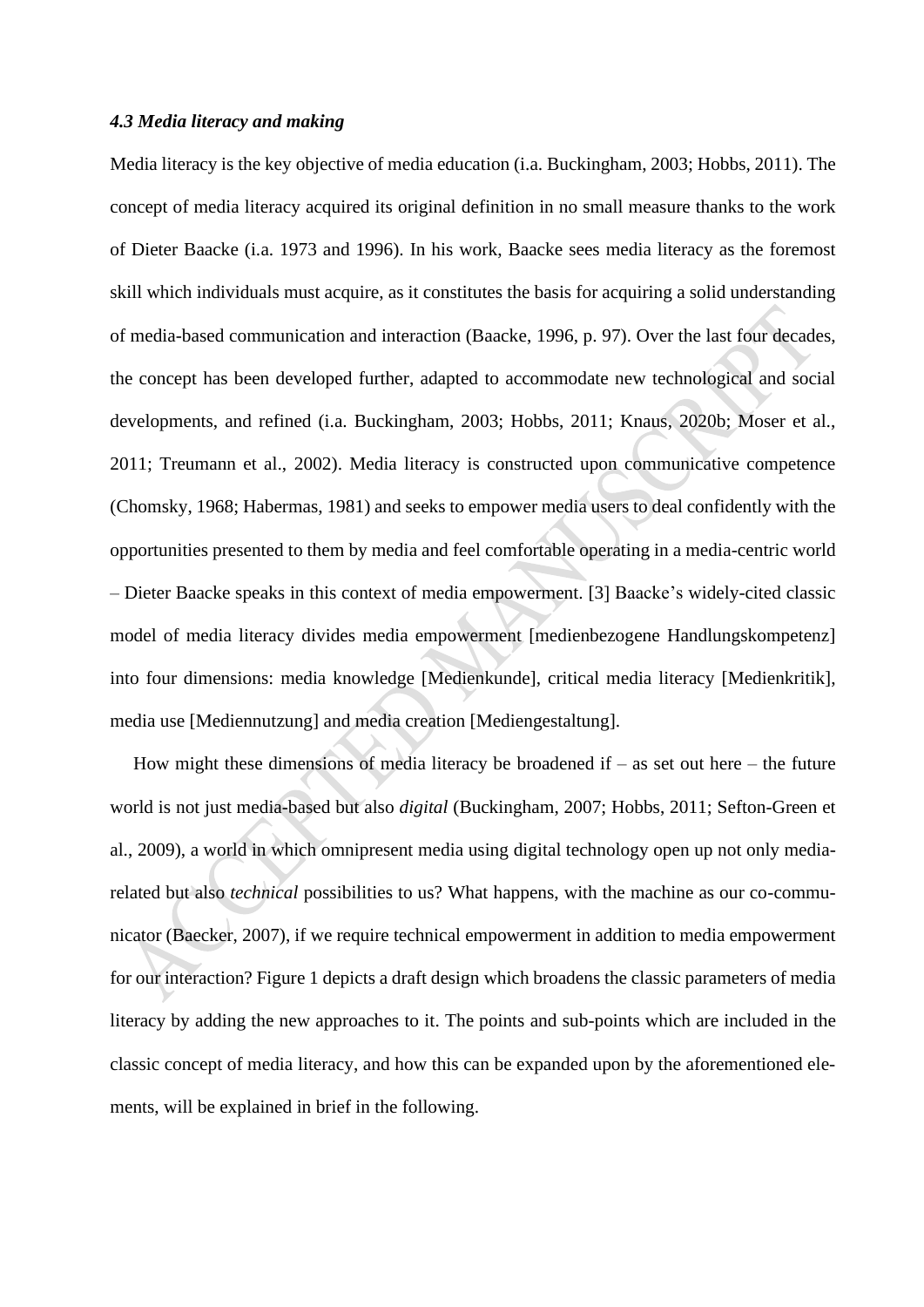

Figure 1: Dimensions of *Media Literacy in the Digital Age* and new approaches to productive technical practice according to Knaus, 2020a, author's own diagram based on the media literacy model by Baacke (1996)

The *critical media literacy* dimension encompasses a person's ability to understand social processes analytically and to use their newly-acquired knowledge to engage in self-reflection and apply their knowledge to their own actions (Baacke, 1996, p. 98; Buckingham, 2018). The ethical sub-dimension of critical media literacy includes back-referencing one's analytical thinking and reflections to one's own sense of responsibility towards society and one's fellow human beings (Baacke, 1996, p. 98). In order to be able to critically question media developments and social processes, it is essential to have a sound knowledge of media structures and possess the relevant background knowledge.

*Tinkering* might entail testing software and hardware to its limits. This gives rise to processes of reflection which can trigger critical engagement with the functionalities, processes and boundaries of media and technology. Tinkering can therefore be understood as an action-oriented and technology-based form of critical media literacy. In using the term *critical digital literacy* – and this is equally the case for critical media literacy – the term "criticism" should not be understood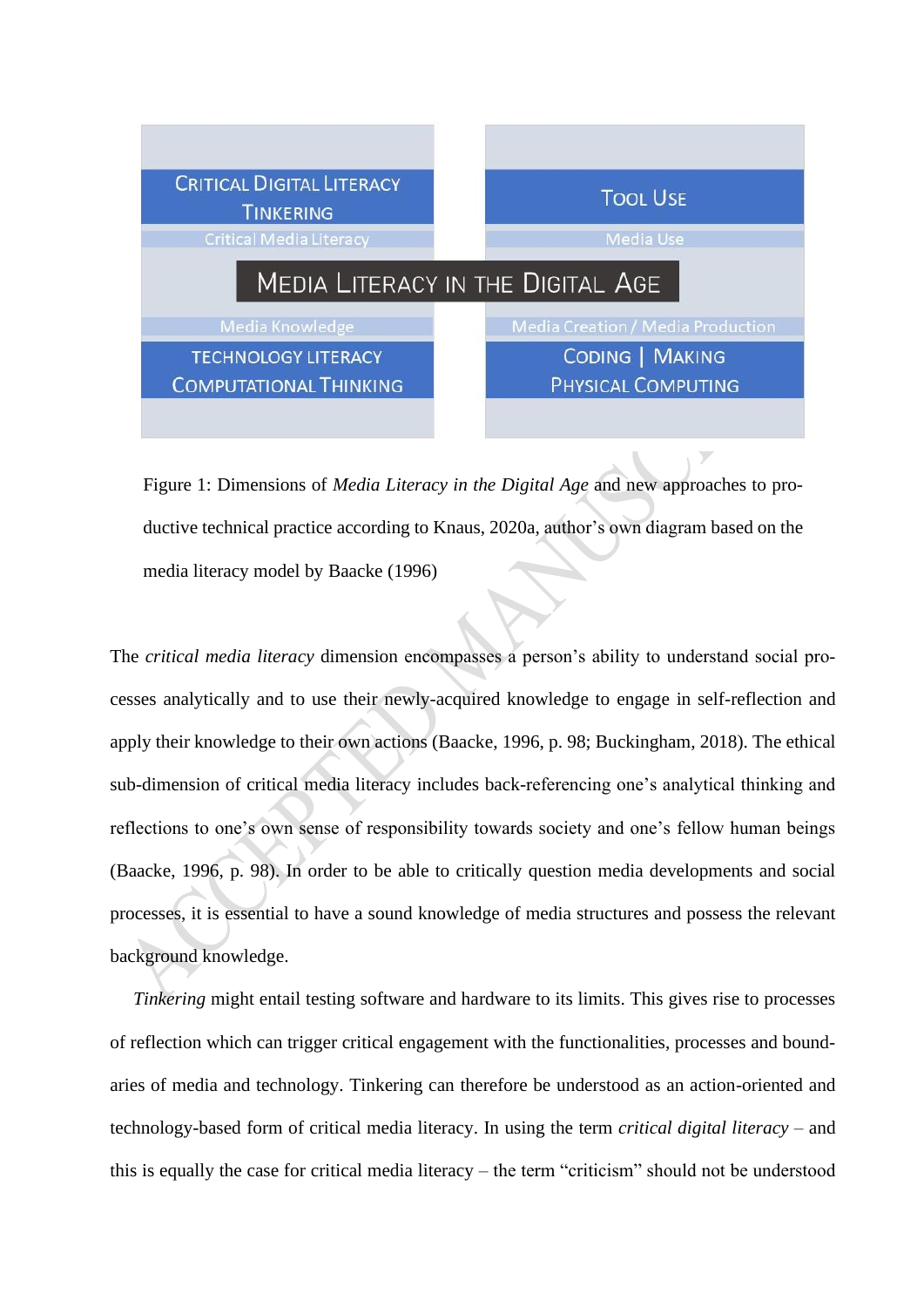by its everyday meaning of rejection, unfounded hostility or fear of media and technology (including media systems and institutions), but in the sense of an analytical and reflective engagement with these areas and developments. This kind of engagement is potentially – as tinkering shows – not only rational and cognitive, but also action-oriented and even playful or creative.

The *media knowledge* dimension was originally used to refer to knowledge *about* media. Media knowledge is subdivided into an informative dimension and an instrumental qualification-based dimension (Baacke, 1996, p. 99). Whilst the first sub-dimension encompasses classic knowledge inventories such as everyday knowledge or area-specific specialist knowledge, the second subdimension encompasses knowledge or facts with a practical application (Baacke, 1996, p. 99).

If – as described above – media increasingly rely on the technological architecture which allows the technology to participate in human communication, then future users will not only have to be equipped with media knowledge, but also at the very least a basic knowledge of technology. Here lies the intersection between media literacy on the one hand and technology literacy education and informatics education on the other (Knaus, 2017). One possible approach to fostering technology literacy is *computational thinking* (Wing, 2006). This approach broadens users' knowledge to encompass IT content – it describes a user's ability to formulate potential solutions to problems in such a way that they can be understood and implemented by human beings and machines alike. To do this, human beings have to adopt the machine's abstract mode of operation in order to comprehend and understand its "mindset". This process can serve to clarify technological principles. This approach therefore goes beyond the simple learning of purely factual knowledge and includes action-oriented forms of knowledge – as is already the case with the traditional instrumental qualification-based sub-dimension of media knowledge (Baacke, 1996, p. 99).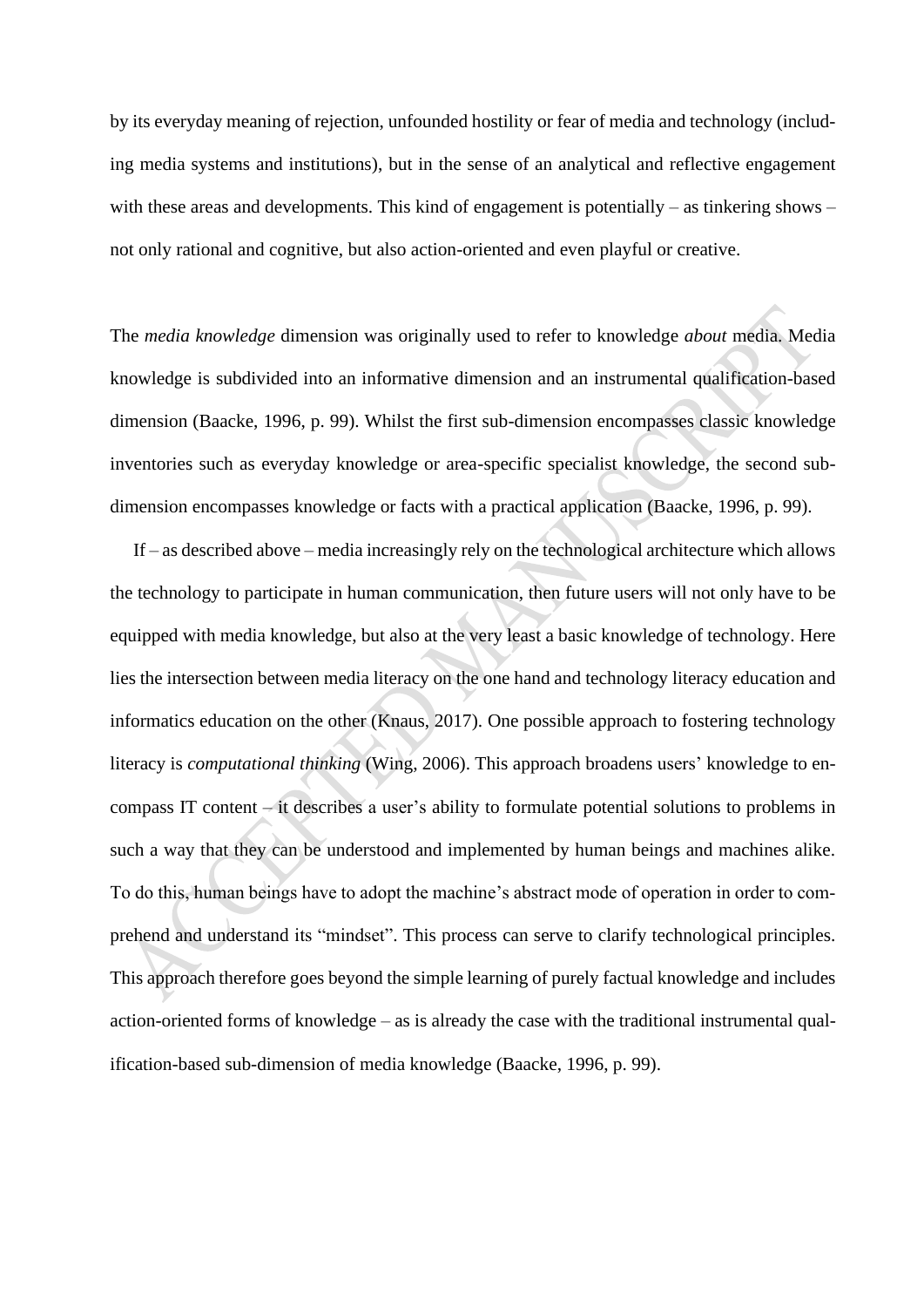According to Dieter Baacke, the *media use* dimension encompasses the skills required to engage with and use media. Media use is sub-divided into the two skills categories *reception and use* and *interaction* (Baacke, 1996, p. 99). Media use was originally used to refer to the (participatory) medium but changed considerably as a consequence of the media transformation described above.

The media use dimension experienced contentual change primarily in the course of the digital transformation and the change to *productive technical practice* described above, because potential human uses for media were no longer limited to the medium. It was in this context that the concept of the tool experienced something of a renaissance, because media artifacts were no longer simply objects to look at, but could be manipulated with the help of digital tools (Schelhowe, 1997, pp. 92–99; Knaus, 2020b). This foray into the world of creativity tested the boundaries of how we understand the meaning of *use*, because using a medium or a technical device always implies remaining within and acting within the parameters laid down by its designer or the programmer. Using a media or technical artifact therefore always implies that the user occupies a subordinate position in an existing structure.

The fourth dimension, that of *media creation*, sees the "user" liberating themselves from this subordinate position to the designer: Even the traditional definition of creating and manipulating media conceives of it as being something aesthetically creative as well as innovative – in the sense of taking an existing medium and subjecting it to further development (Baacke, 1996, p. 99; Buckingham, 2007; Hertz, 2015; Schelhowe, 1997). This results in new artifacts and new forms of representation and media; humans (formerly known as "users") become productive media practitioners. One very well-known and established approach to fostering aesthetically-creative and innovative media practice in educational contexts both inside and outside school is *active media work*: This approach motivates the (original) user to work with media independently and to use them as a means of expression – as a means of communication and interaction (Schell, 1989).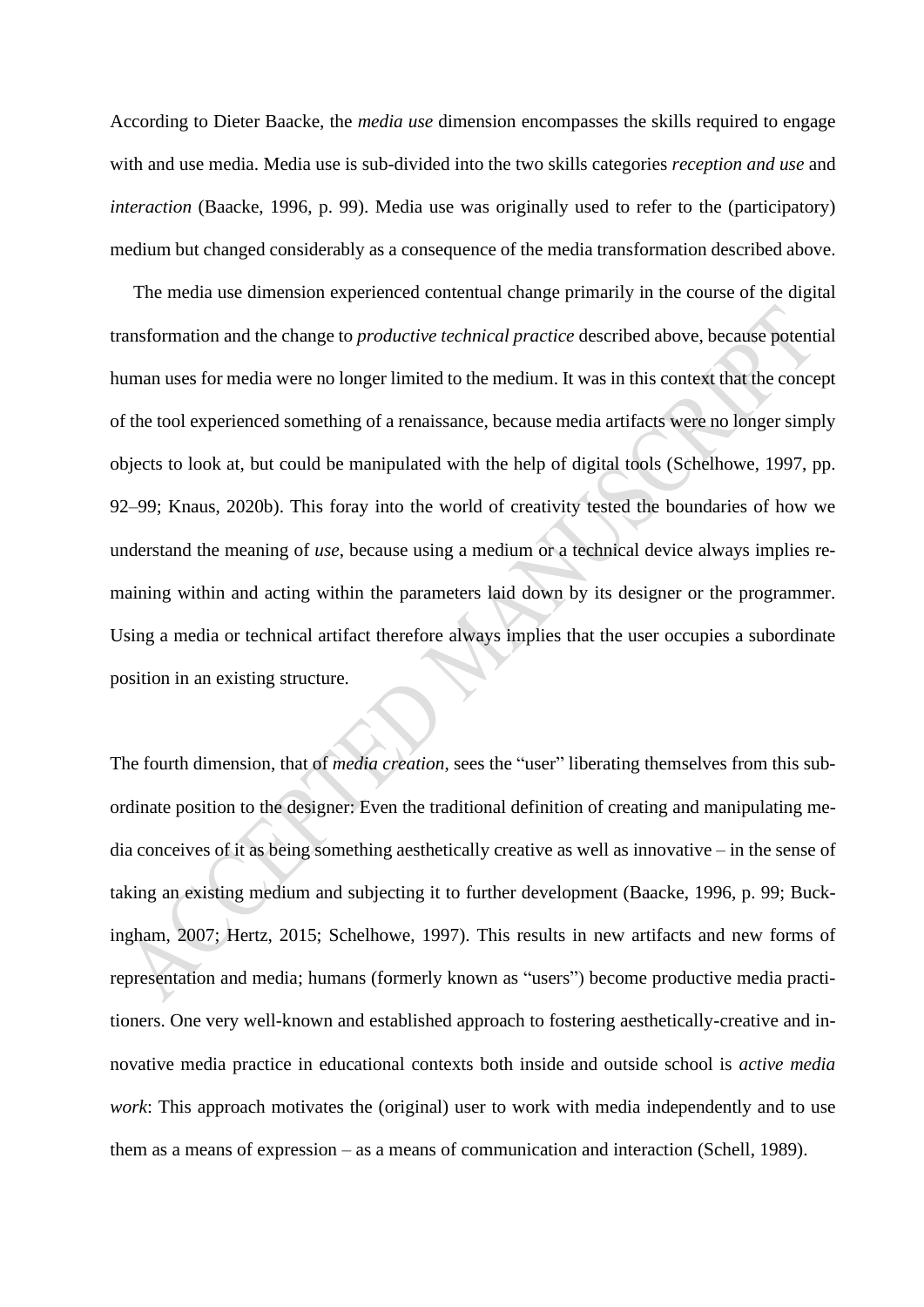Baacke's aesthetically-creative and innovative *media creation* approach can be broadened in the sense of *creative technical practice 1* at the software level to include *coding*. In a similar way to *active media work*, coding enables the media user to identify how to exert influence on a machine at the application level. Media education, in seeking to identify how influential media are (what do media do to people?), has taken the question one step further to encompass the active constructivist subject, asking what can people do with machines? In doing this, coding represents the first broadening of the question to include *technical* aspects: What can people do with technology at the applications level? Furthermore, creating and manipulating media can also be expanded in the sense of *productive technical practice 2* at the hardware level in the form of *physical computing* or *making*.

The key element of *making* is autonomous action: the re-invention or modification of things. The question of what people can do with media and technology is therefore broadened to include hardware – and hence the machine in its entirety. After all, the maker movement rests on the idea that "if you can't take something apart, then it doesn't belong to you". This motto clearly shows that one of the driving ideas behind the maker movement is that it stakes a democratic claim to technology, tools and media (at the same time revealing the boundaries of productive technical practice) which exist in encased and sealed hardware (as is the case with many smartphones and tablets) or tightly regulated development environments and distribution concepts. Further characteristics of the movement include multi-generational collaboration and the creation of communal spaces (i.a. Willett, 2017), whereby a space does not necessarily have to be a physical space.

So what active media work offers the media creation dimension, *coding* and *making* offer the creative and innovative design of media and technology, broadened to include digital technology. These approaches therefore serve to broadly promote users' critical, distancing and reflective skills from the mode of production with respect to media and its underlying technology (Hertz, 2015; Knaus, 2017, pp. 41–42; Tulodziecki, 2021). This then completes the circle which started with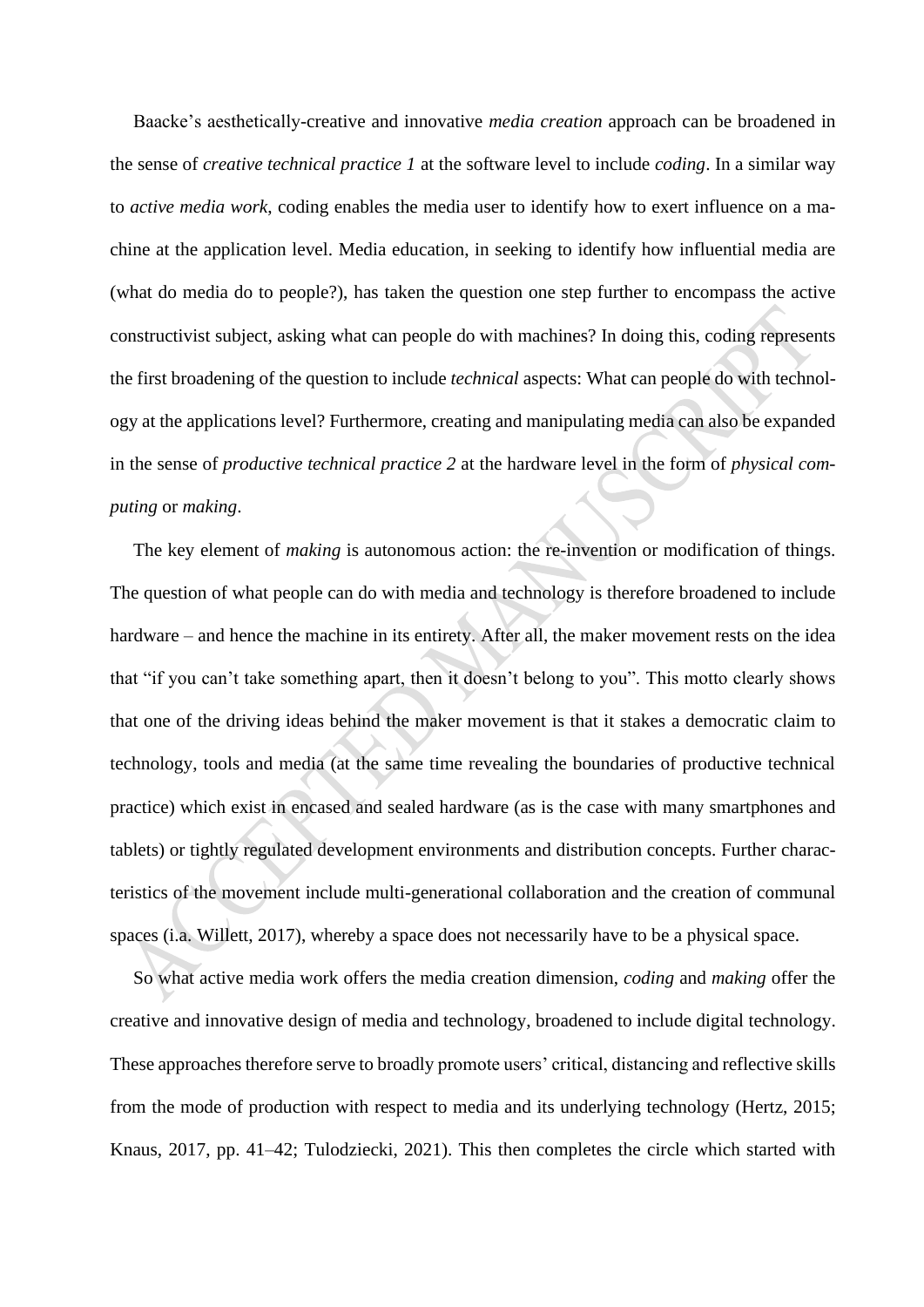autonomous action – of (media/technical) *design* – and the user's reflection on their actions, resulting in *critical media literacy* and *critical digital literacy*.[4]

### **5. Making as an educational opportunity**

After having examined the theories and concepts underlying the educational relevance which critical digital literacy, tinkering, technology literacy, computational thinking, tool use, coding, physical computing and making have for a form of media literacy education which includes learning about media *and* technology, the discussion now turns its attention to schools and universities, the institutions whose task it is to put these theories and concepts into practice.

#### *5.1 Makerspaces in schools*

The relevance of media literacy education, technology literacy education and informatics education can be summarized in three arguments: The first argument is that it is part of everyday life; young people are growing up in a society which is fundamentally shaped by media as well as technological influences. School as an educational institution is therefore tasked with accommodating these social developments and everyday lifeworld experiences – not least in order to give adolescents a sense of orientation in a society which is highly challenging for them (Doebli Honneger, 2017, pp. 69 f.; Herzig, 2020; Knaus, 2017b). The second argument relates to innovation and productivity. This underscores the significance of digital media in social fields such as science, research, industry, trade, services and culture. By engaging with mediatization and the digital transformation, school should constitute a platform for ensuring that future generations secure productivity and the capacity for innovation (Andersen, 2020, pp. 215–221; Doebli Honneger, 2017, p. 70; Herzig, 2020). The third argument relates to education and personality development. This argument exposes the limitations of a functional-instrumental understanding of education and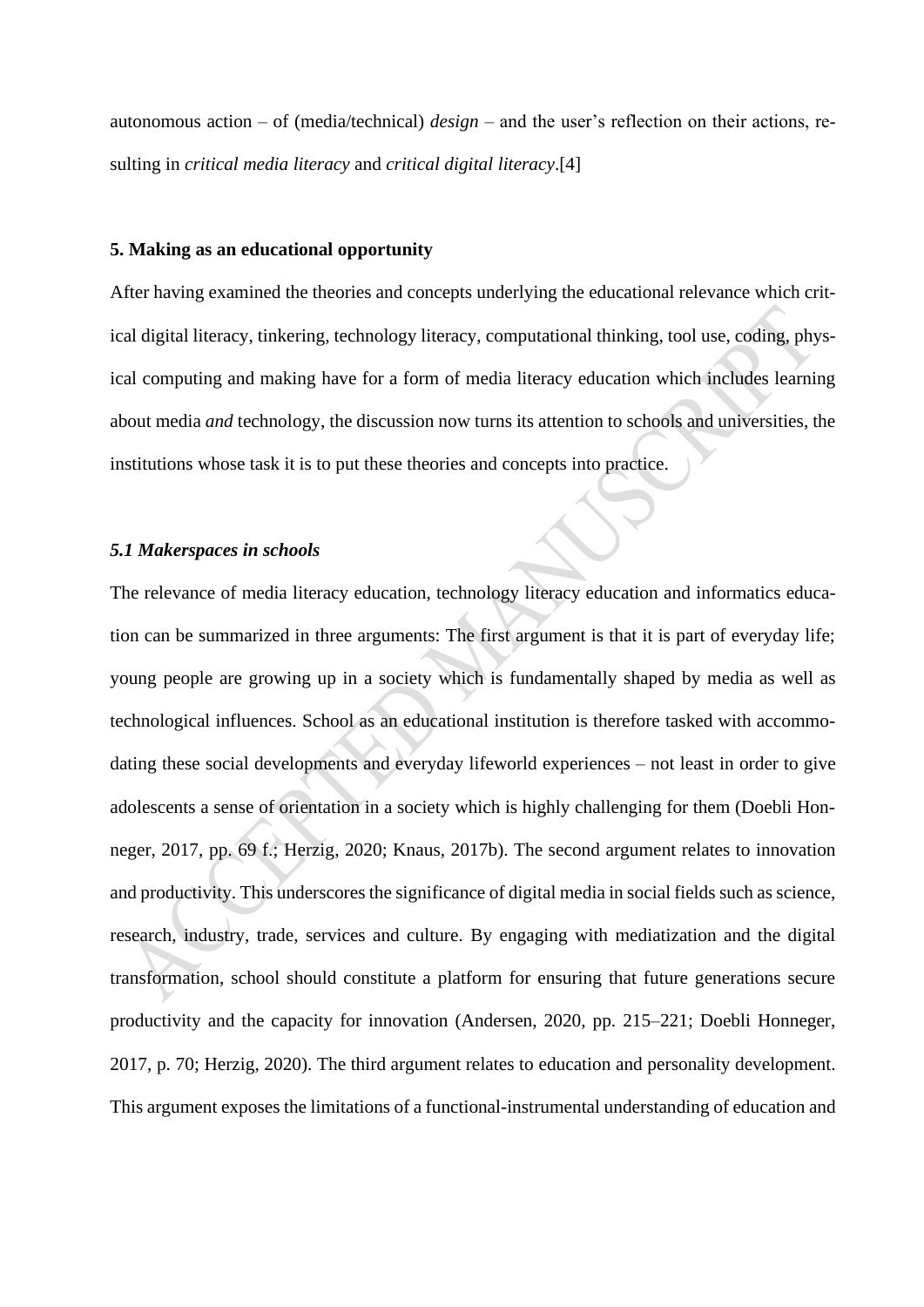proposes using a critical and reflective approach to media and technology to encourage participation and empowerment; these in turn support the identity formation process (Herzig, 2020; Knaus, 2017b).

Approaches which bring together life-world arguments, productivity-related arguments and aspects of personality development play a role in all types of schools and school grades; it is only the point of departure that differs: Whilst primary school maker education tends to focus on the process of "making things"– such as constructing objects out of various materials – secondary schools tend to stress cognitive processes – such as understanding and reflecting on *making* (Halverson & Sheridan, 2014). The following examples are intended to show that whilst autonomous actions [Selbsttun] and reflection upon them are weighted differently in different contexts, the aspect of experiencing something and engaging in a process of learning through reflection about that experience is always a fundamental constituent element of all educational making projects.

Let us take a simple practical example for primary school by way of illustration. It shows how tinkering, coding and making can be combined: The students are asked to build a small robot which can track and move along a black line on a large piece of paper. This requires them to discuss how sensors function, to examine what powers the bot, and enables them to explore the program code to understand why the robot behaves the way it does. If the children are left to experiment further on the robot, they often draw the lines closer and closer together on the paper until the robot reaches the limits of its capability and stops working or falls over. This example shows that *tinkering* comes naturally to children; this opens up manifold opportunities to use their experiences as a child-friendly way of looking into further media-related and technological topics in the classroom. If the children have not built the robots themselves, it will probably not be long before they start to take them apart to see what is inside them, what is powering them and how they function (Knaus & Niesyto, 2019, pp. 359 f.).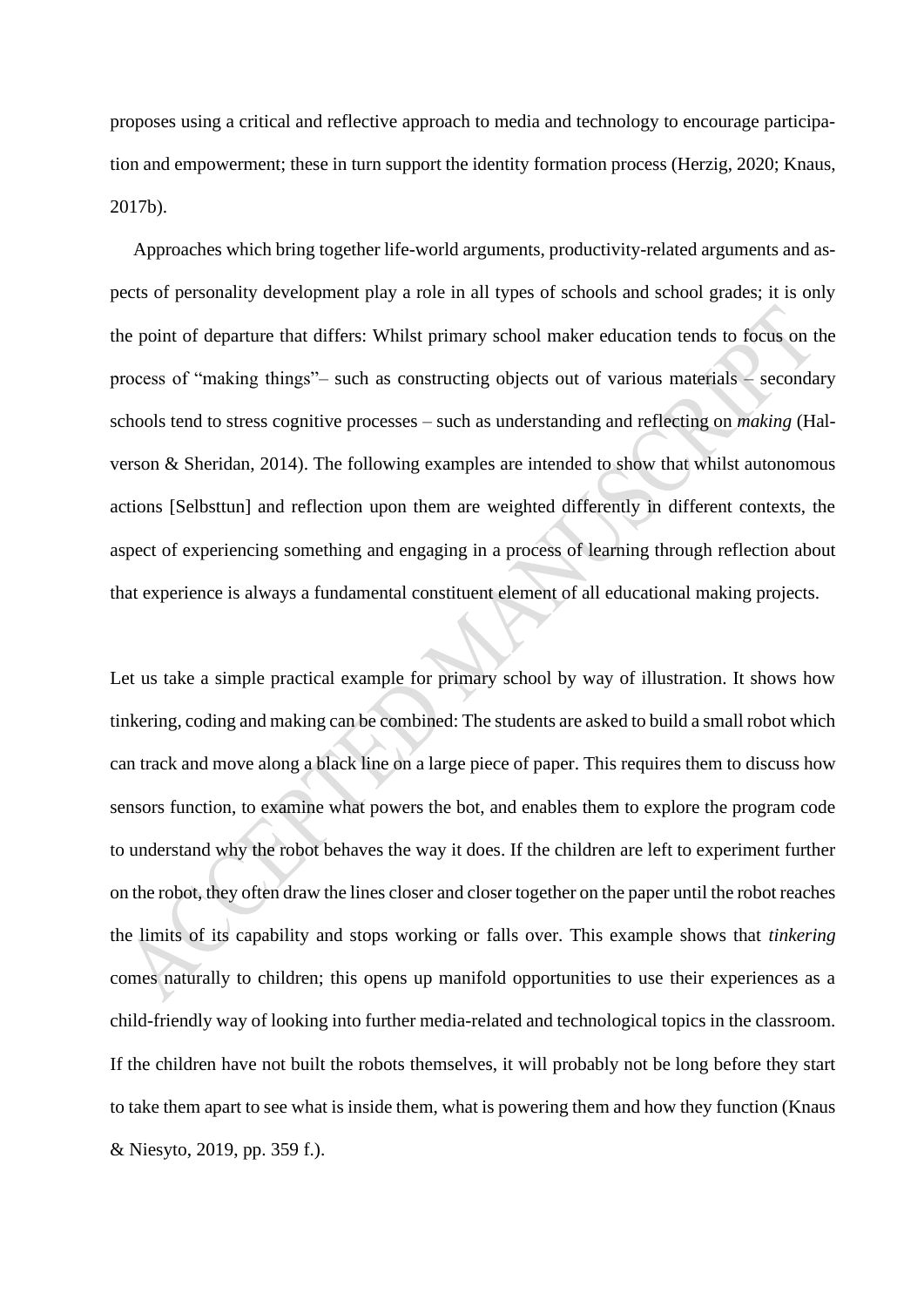#### *5.2 Makerspaces in universities*

Makerspaces in universities – as well as in established *media centers* in universities – basically exist to fulfill three tasks: First, they are places that provide users with access to media, devices and tools which are otherwise not necessarily available to private individuals. Second, they are – in parallel to centers for higher education teaching – the destination of choice for advice on mediabased teaching and subject-specific teaching methodologies. Thanks to the advisory service they offer and the equipment they have available to them, they also fulfill the task of transforming media and technology-related developments into a shared experience: Lecturers and students alike can use media centers to create their own media products, and in doing so learn how to reflect upon how they handle different forms of representation, media artifacts and media devices. They can also experience first-hand the background and practice of the media system and in doing so ultimately acquire their own media literacy. Makerspaces are therefore – just like media centers themselves – inspiring places which encourage people to engage in collaborative making, experience and reflection; they broaden users' access to media with their (wide range of) tools, which can be used to create and manipulate not only media but also applications and hardware. This enables them to enhance users' media literacy, even in its broader sense encompassing digital literacy. Media centers and makerspaces at higher education teacher-training facilities have an additional, fourth task: They must not only enable trainee teachers to improve their *own* media literacy, they must give them the skills which qualify them to promote the media literacy of their students. This presupposes that the trainee teachers have ideally already experienced the abovementioned courses and projects themselves, so that they can use them in their own classes to support their students in the future.

Whilst university media centers are equipped well enough to work productively with media, their technical facilities and their levels of specialist expertise for promoting productive technical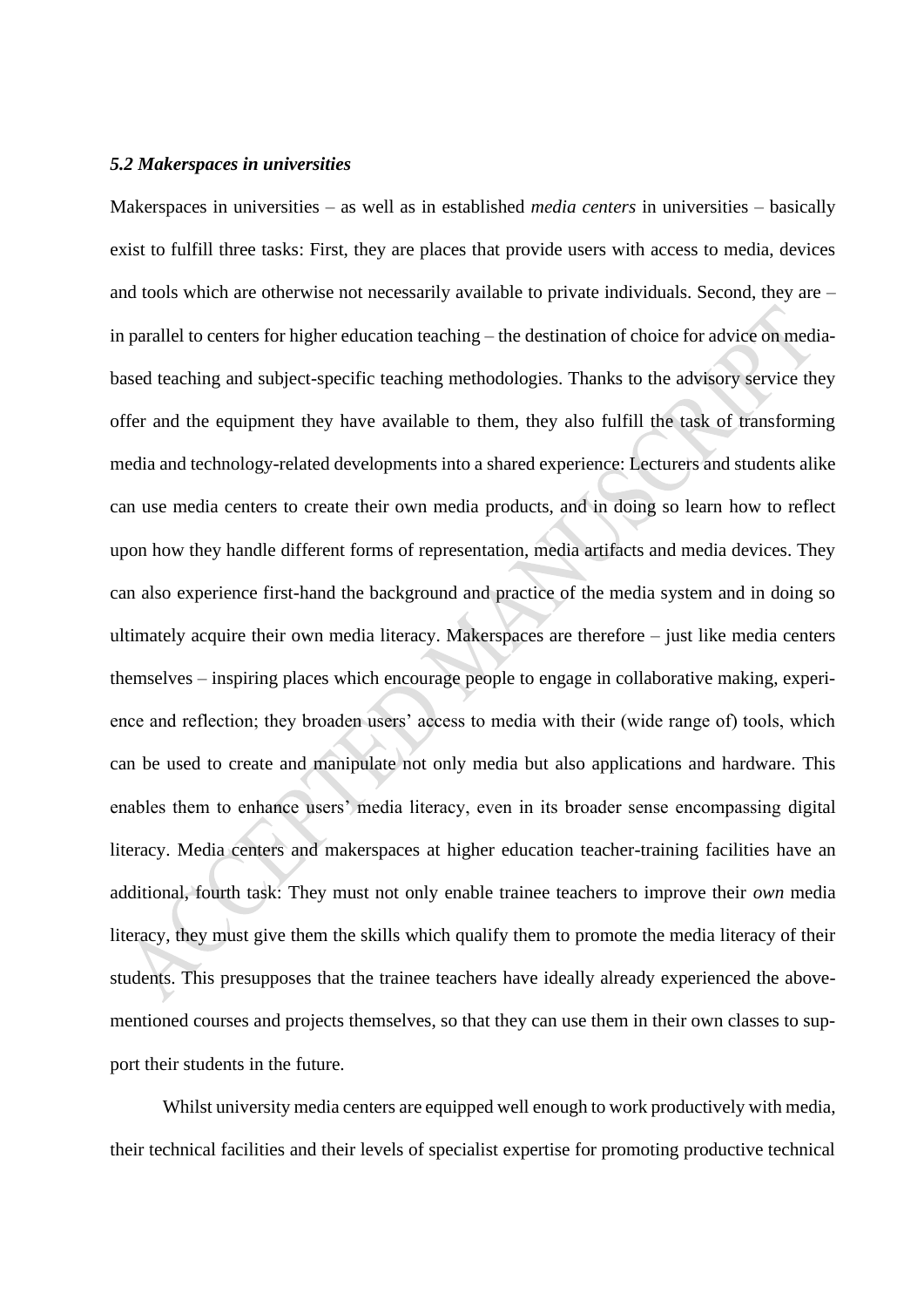practice remain limited (at least outside the laboratories in the technical faculties, which are not available for all students and lecturers to use). Makerspaces are therefore being established at a number of universities. In some cases, makerspaces are being used to complement the media center  $or - if the makerspace is located in the media center - to broaden its range of services: Where$ required, lecturers and students can access technical equipment which is not (yet) available to everybody, but also receive aesthetic or action-oriented support and guidance through the media and technology production process.

The above discussion reveals that makerspaces are not simply a new term for media centers, but a further step forwards in their development: Due to the technical media developments outlined above, numerous media tools such as high-resolution video cameras or editing software, which not everybody had access to until just a few years ago, are now either installed in smartphones or available as an app for a small charge. In order to produce a video clip and edit it, it is no longer necessary to borrow a technical device from a media center. It is for this reason that media centers are developing into places that provide multiple points of access to media devices, into places of collaborative learning – where people meet and share their experiences. The change in the form and content of the media center into an educational makerspace (with its associated broadening of the *media* concept) arises out of the rationale set out in this article, which argues in favor of a more all-encompassing definition of media literacy. At its core, this definition continues to denote the making of products using new technology, with active participants seeking advice and sharing experiences with each other, but it is no longer just media that are being produced or modified, it is also technical artifacts such as apps, software or websites (*coding*), hardware, like bots, toys, mini-computers or electronic tools (*physical computing* and *educational making*). Media centers and makerspaces therefore intersect, with both providing access to (media) technology, to collaborative making and to the sharing of experience.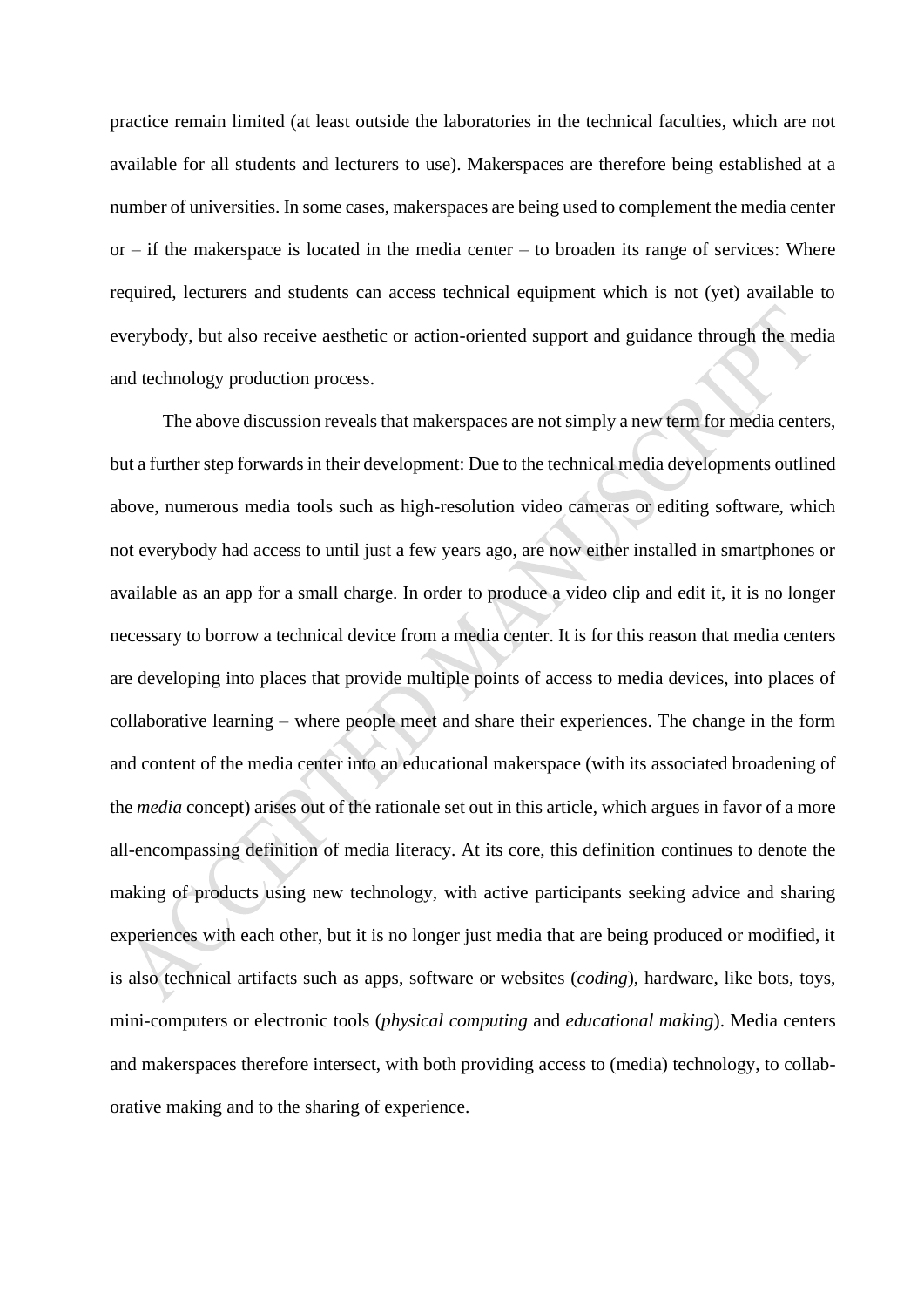# **Conclusion**

The approaches outlined above meet essential educational objectives. But the use of digital media and technology – as demonstrated by action-oriented learning theory – also offers potential new approaches to teaching in schools (section 5.1 and Aufenanger et al., 2017; Vuopala et al., 2020; Ingold & Maurer 2021), universities (section 5.2 and Macgilchrist et al., 2020; Knaus & Schmidt, 2020) and in informal spaces (Meyers et al., 2013; Willett, 2017). This is because learner-activating, experience-based and action-oriented approaches result in more sustainable learning than teaching methods based purely on receptive and cognitive stimulation and engagement with learning content. The digital transformation has had a profound effect on communication and interaction, and has broadened traditional cultural technologies (i.a. Andersen, 2020; Stalder, 2018). As a consequence, it is imperative to enhance the communicative and participatory capacities of all people irrespective of their educational stratum in society. This means – to cite a classic normative guiding principle (Hurrelmann, 2002; Tulodziecki, 2021) – nothing less than raising their level of *social empowerment* [gesellschaftliche Handlungsfähigkeit].

To conclude my discussion and by way of an example, I would briefly like to present an externallyfunded project currently in progress under the aegis of the Professional School of Education Stuttgart-Ludwigsburg (PSE) in Germany: In line with the proposed broadening of the traditional dimensions of media literacy to include technical and design-oriented aspects and so-called "digital competences" (Redecker & Punie, 2017), educational makerspaces are being set up by the project *MakEd\_digital* (funded by the Federal Ministry of Education and Research). Given that teachers are key multipliers for promoting digital literacy, the project aims to establish educational makerspaces for the teacher training programs at five universities.

These makerspaces, conceived of as open workshops, add to the range of services on offer at the media centers by including educational approaches to digitization, and are intended to give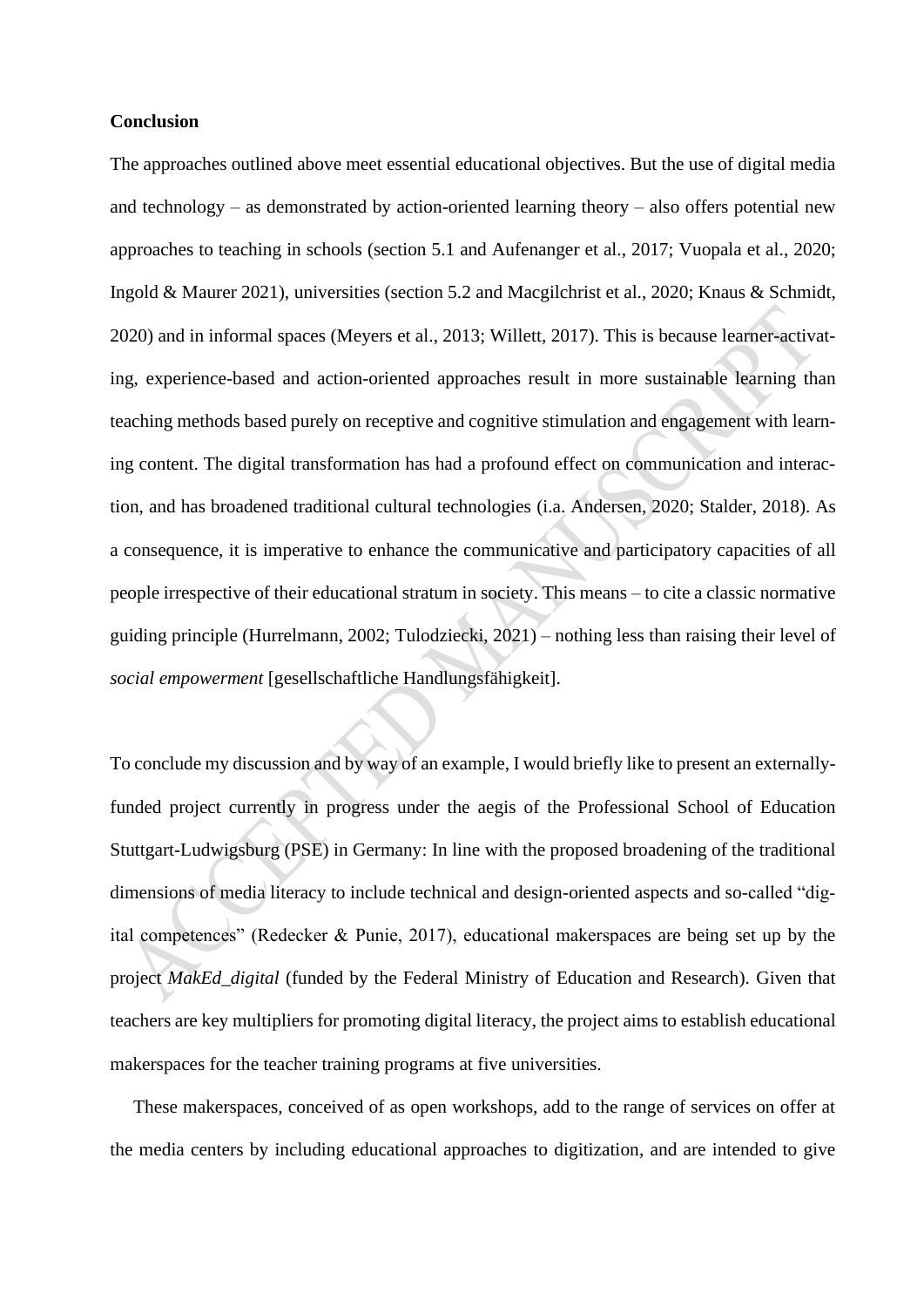students (and especially future teachers) the chance to develop media-related and digital teaching plans and materials in a creative and open environment.

The project seeks to increase the students' competence-levels in Media Education, Technical Education and Informatics Education, and evaluate them using educational design research (McKenney & Reeves, 2018). The project team has chosen this approach with the aim of acquiring a better understanding of *digital literacy* and studying how it may be adapted for practical use in the classroom context.

# **List of Figures**

Figure 1: Dimensions of *Media Literacy in the Digital Age* and new approaches to productive technical practice according to Knaus, 2020a, author's own diagram based on the media literacy model by Baacke (1996)

#### **Explanatory Notes**

[1] Incidentally, the archetypal bricoleur is the eponymous hero of the US television series Angus MacGyver.

[2] The meaning of the term manipulation as used in the text should not be confused with the similarly-connotated specialist term used in sociology or psychology. Neither does it mean that media are "manipulative". Manipulation as it is used here should be understood in its literal sense: *manus* is the Latin word for hand and *plere* means to fill. Manipulation might therefore be translated as "having things in your hand". Its intended meaning is therefore that we are not just aware of media and digital artifacts as recipients, but that we can also actively and creatively shape them with our own hands.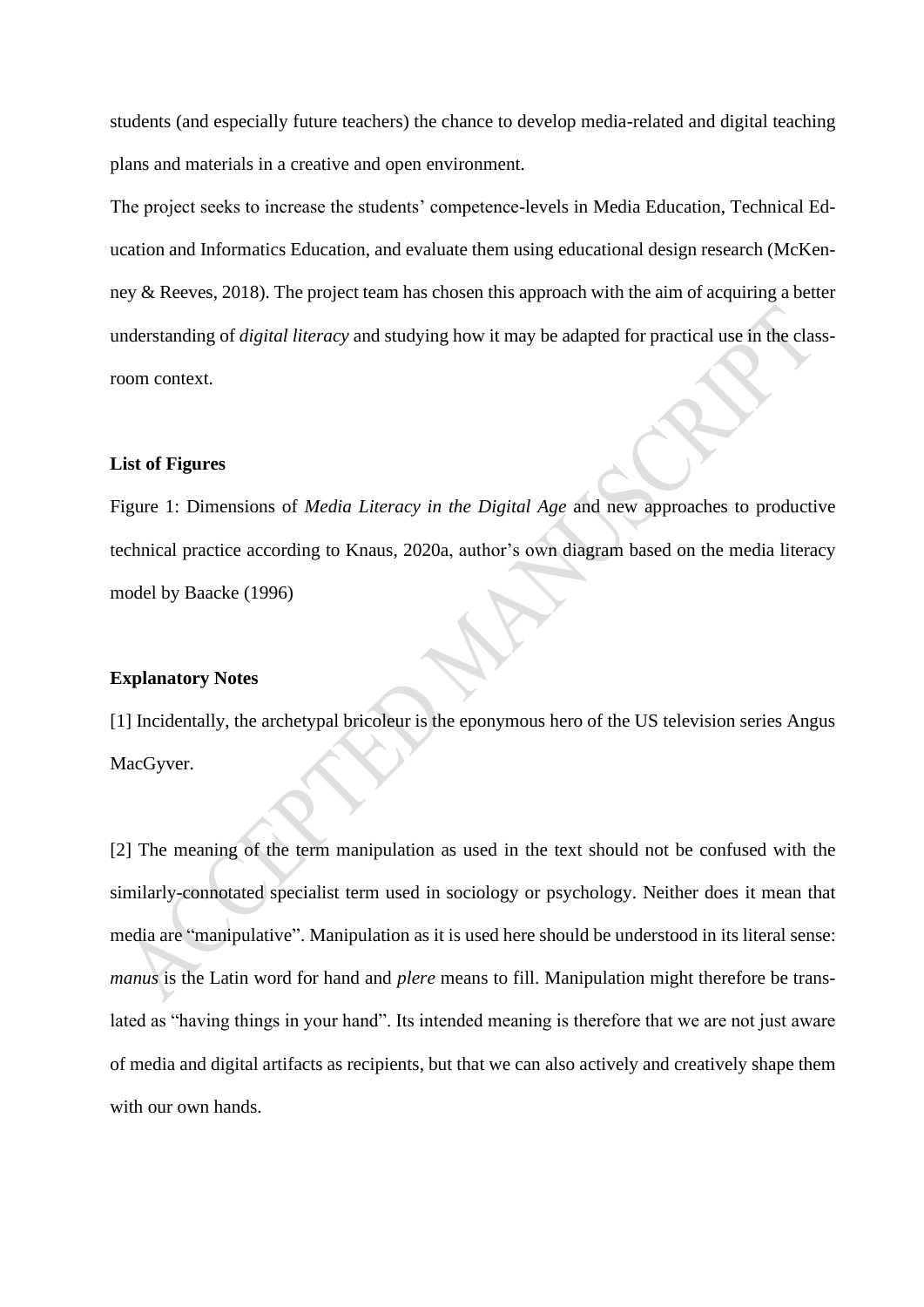[3] One of the first thoughts devoted to activating and involving the public in media can be traced back to Bertolt Brecht's *Radiotheorie* in the 1930s: Brecht proposed developing the radio from a receptive device into a *communication* device in order to liberate the listeners from their position as consumers and to give them a voice of their own (Brecht, 1967). A number of years later, Hans Magnus Enzensberger also called for the activation of the passive media public by involving them actively in the production of media (Enzensberger, 1970, p. 166). It was no coincidence that the heyday of action-oriented media education was during the time when amateur media were establishing themselves (Engel, 2010) alongside professional mass media such as printing, radio and television. Action-oriented media education was founded as a result of the advent of audiovisual media, such as the video camera which not only used simplified home-grown media production in comparison to traditional film cameras, but made it accessible to amateurs. Since then, it has been possible for everybody – at least in principle – to participate in media production.

[4] The dividing lines between the dimensions and approaches are not always clear-cut. Indeed, they tend to be quite fluid. Here, for example, *computational thinking* was placed in the dimension of media knowledge, but it also addresses aspects which belong to the dimensions of critical media literacy or critical digital literacy, as well as media use.

## **References**

- Andersen, A. K. (2020). If not in school... On the digital challenge to education and how to meet it. In T. Knaus & O. Merz (Eds.), *Schnittstellen und Interfaces* (fraMediale, Vol. 7, pp. 207–224). kopaed.
- Aufenanger, S., Bastian, J., & Mertes, K. (2017). Vom Doing zum Learning. Maker Education in der Schule. *C+U, 105*, 4–7.
- Baacke, D. (1973)*. Kommunikation und Kompetenz.* Juventa.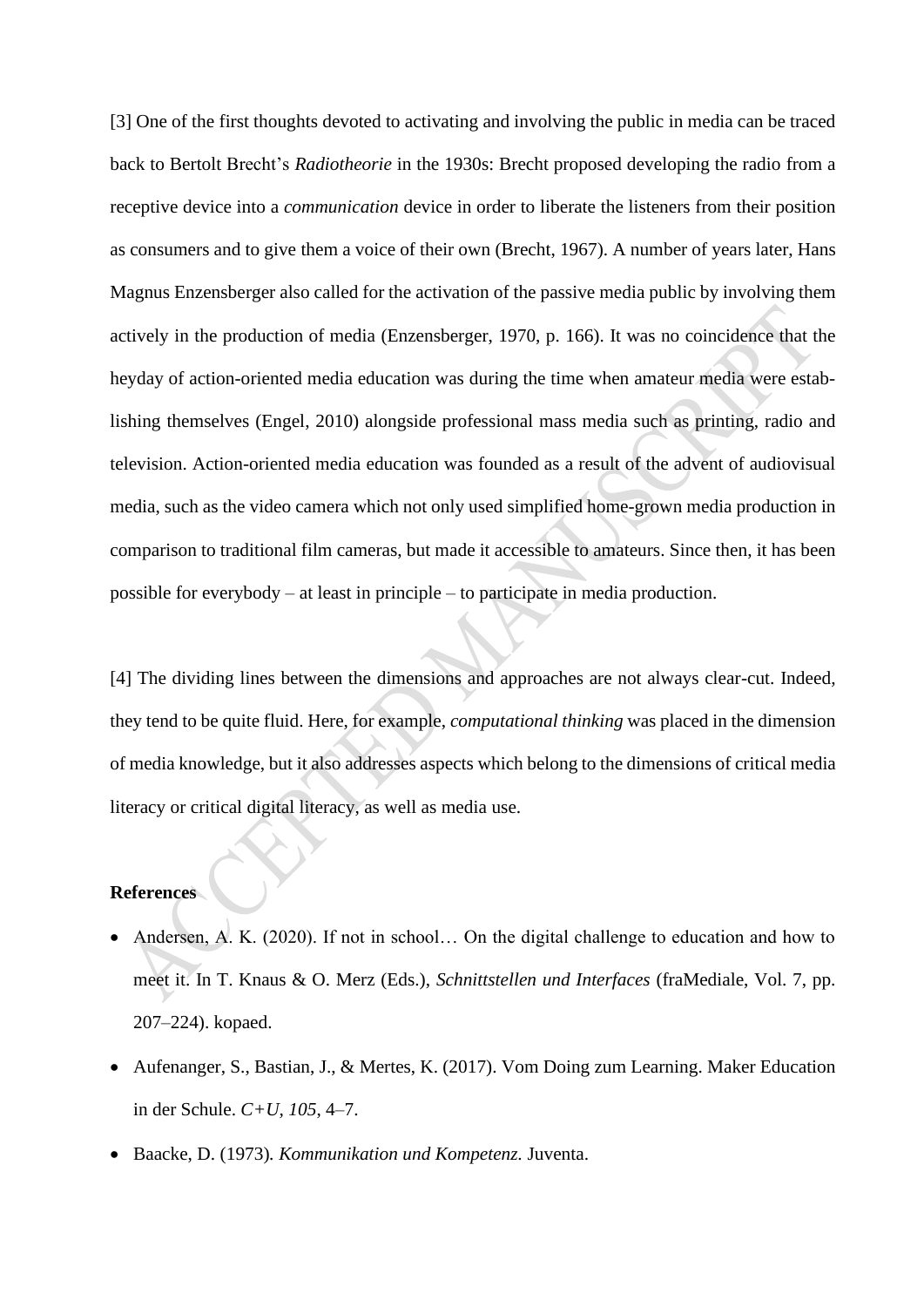- Baacke, D. (1996). *Medienpädagogik - Grundlagen der Medienkommunikation*. Niemeyer.
- Baecker, D. (2007). *Studien zur nächsten Gesellschaft.* Suhrkamp.
- Beer, D. (2019). *The Data Gaze. Capitalism, Power and Perception*. Sage.
- Biermann, R., Fromme, J., & Verstaendig, D. (2014). Partizipative Medienkulturen als Transformation von Beteiligungsmöglichkeiten. In R. Biermann, J. Fromme, & D. Verstaendig (Eds.), *Partizipative Medienkulturen* (pp. 7–17). Springer.
- Bijker, W. E. (2010). How is technology made? That is the question! *Cambridge Journal of Economics, 34(1),* 63–76.
- Blikstein, P. (2013). Digital fabrication and 'making' in education: The democratization of invention. In J. Walter-Herrmann & C. Bueching (Eds.), *FabLabs – Of machines, makers and inventors* (pp. 203–222). Transcript.
- Brecht, B. (1967). Der Rundfunk als Kommunikationsapparat. In *Gesammelte Werke* (Vol. 19, 127–134). Suhrkamp.
- Brinda, T., Brueggen, N., Diethelm, I., Knaus, T., Kommer, S., Kopf, C., Missomelius, P., Leschke, R., Tilemann, F., & Weich, A. (2020). Frankfurt-Dreieck zur Bildung in der digital vernetzten Welt – Ein interdisziplinäres Modell. In T. Knaus & O. Merz (Eds.), *Schnittstellen und Interfaces* (fraMediale, Vol. 7, pp. 157–168). kopaed.
- Buckingham, D. (2003). *Media education. literacy, learning and contemporary culture*. Polity.
- Buckingham, D. (2007). Media education goes digital. *Learning, Media and Technology, 32(2),* 111–119.
- Buckingham, D. (2018). Going critical. In H. Niesyto & H. Moser (Eds.), *Medienkritik im digitalen Zeitalter* (pp. 45–58). kopaed.
- Chomsky, N. (1968). *Language and Mind.* Harcourt.
- Cox, G. (2012). *Speaking Code. Coding as Aesthetic and Political Expression.* MIT Press.
- Dewey, J. (1950). *Democracy and education*. Macmillan.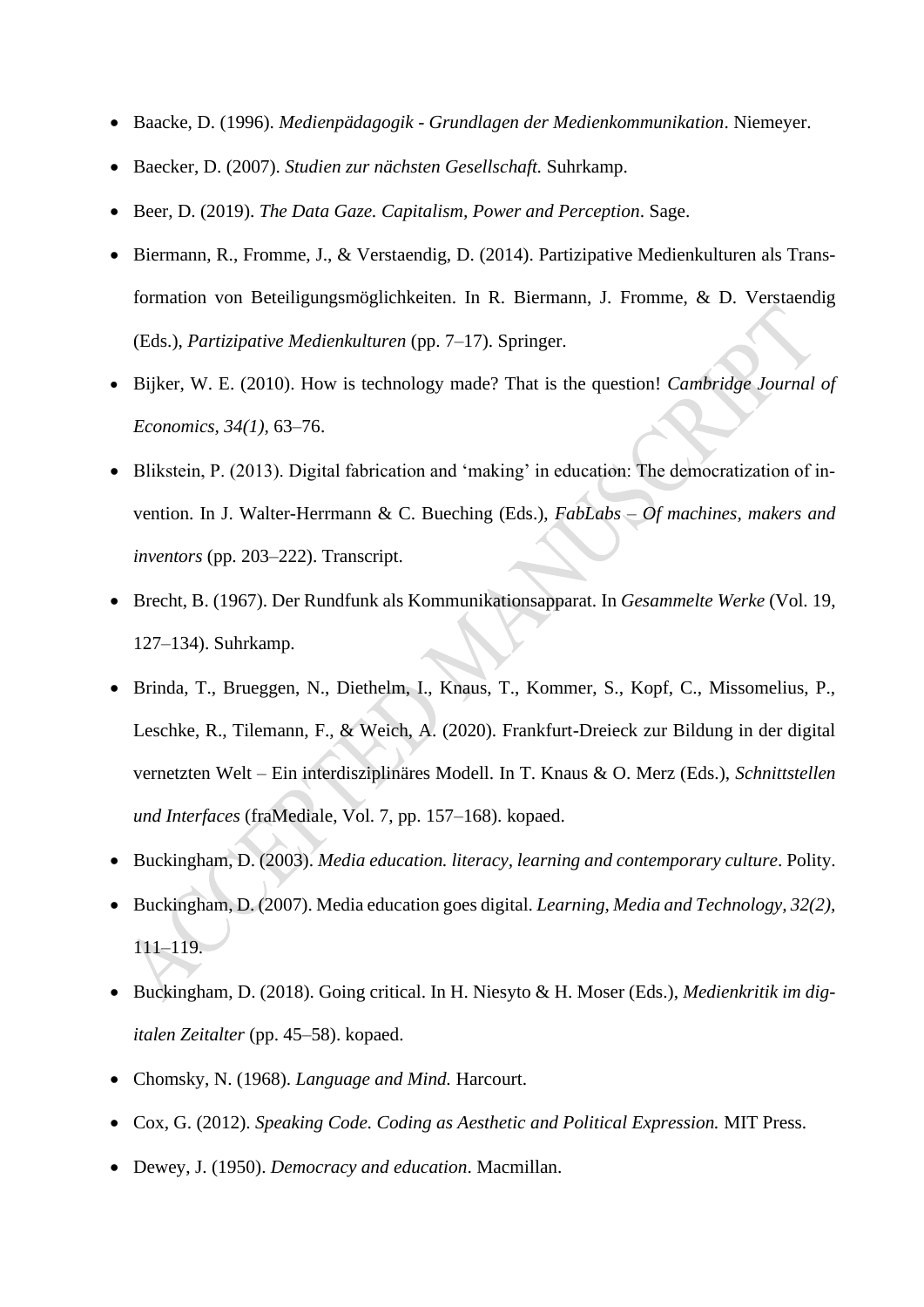- Dezuanni, M. (2018). Minecraft and children's digital making: implications for media literacy education. *Learning, Media and Technology, 43(3),* 236–249.
- Doebeli Honegger, B. (2017). *Mehr als 0 und 1*. hep.
- Duymedjian, R. & Rueling, C.-C. (2010). Towards a Foundation of Bricolage in Organization and Management Theory. *Organization Studies 31(2),* 133–151.
- Engel, O. (2010). Amateurkultur im Web 2.0. In T. Knaus & O. Engel (Eds.), *Digitale Medien in Bildungseinrichtungen* (fraMediale, Vol. 1, pp. 37–54). kopaed.
- Enzensberger, H. M. (1970). Baukasten zu einer Theorie der Medien. *Kursbuch, 20*, 159–186.
- Eynon, R. (2013). The rise of Big Data: What does it mean for education, technology, and media research? *Learning, Media and Technology, 38(3),* 237–240.
- Freire, P. (1974). *Pedagogy of the Oppressed.* Seabury Press.
- Froehlich, A. (1982). *Handlungsorientierte Medienerziehung in der Schule (Medien in Forschung+Unterricht, Vol. 6).* Niemeyer.
- Habermas, J. (1981). *The Theory of Communicative Action.* Beacon.
- Halverson E. R., & Sheridan, K. M. (2014). The maker movement in education. *Harvard Educational Review, 84(4),* 495-504.
- Hepp, A. (2020). *Deep Mediatization.* Routledge.
- Hertz, G. (2015). *Conversations in Critical Making*. CTheory Books.
- Herzig, B. (2020). Medienbildung in der Grundschule. *Zeitschrift für Grundschulforschung, 13*, 99–116.
- Hobbs, R. (2011). *Digital and Media Literacy.* Corwin.
- Hobbs, R. (2018). How Digital Media alter Concepts of Authority and Expertise. In T. Knaus, D. Meister, & K. Narr (Eds.), *Futurelab Medienpädagogik* (Publications on Media Education, Vol. 54, pp. 217–224). kopaed.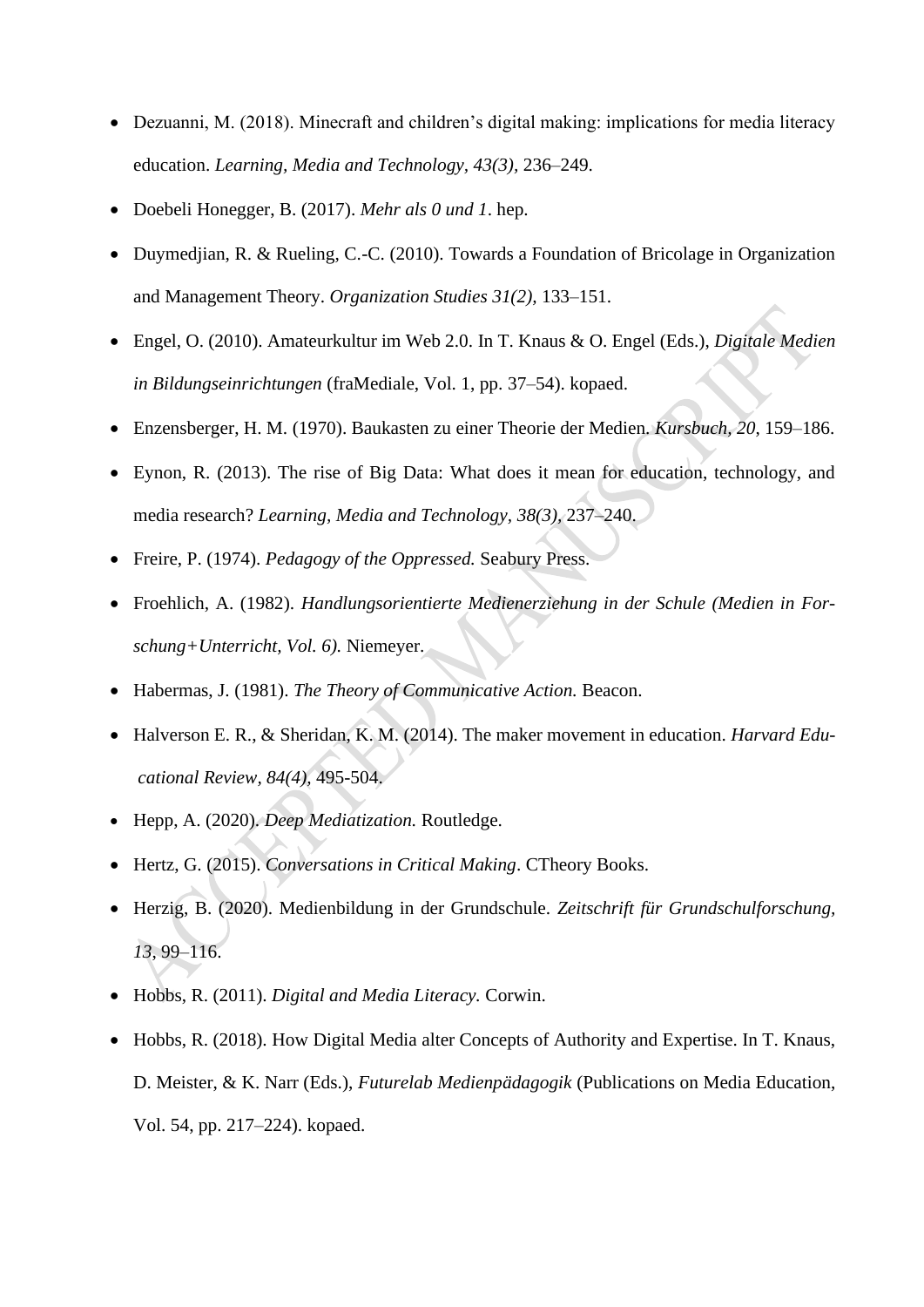- Hurrelmann, B. (2002). Zur historischen und kulturellen Relativität des gesellschaftlich handlungsfähigen Subjekts als normative Rahmenidee für Medienkompetenz. In N. Groeben & B. Hurrelmann (Eds.), *Medienkompetenz* (pp. 111–126). Juventa.
- Ingold, S., Maurer, B, & Trueby, D. (Eds.). (2019). *Chance MakerSpace.* kopaed.
- Ingold, S. & Maurer, B. (2021). *Making im Schulalltag.* kopaed.
- Knaus, T., & Niesyto, H. (2019). Digitale Medien in der Grundschule. In T. Junge & H. Niesyto (Eds.), *Digitale Medien in der Grundschullehrerbildung* (pp. 345–365). kopaed.
- Knaus, T., & Schmidt, J. (2020). Medienpädagogisches Making. *MedienImpulse (University of Vienna), 58(4),* 1–50. journals.univie.ac.at/index.php/mp/article/view/4322
- Knaus, T., Meister, D. M., & Tulodziecki, G. (2017). Futurelab Medienpädagogik. Qualitätsentwicklung – Professionalisierung – Standards. *MedienPädagogik: Zeitschrift für Theorie und Praxis der Medienbildung,* (Statements and Frameworks), 1–23. doi.org/10.21240/mpaed/00/2017.10.24.X
- Knaus, T. (2017). Verstehen Vernetzen Verantworten. In I. Diethelm (Eds.), *Informatische Bildung zum Verstehen und Gestalten der digitalen Welt* (pp. 31–48). GI (LNI, Vol. P-274).
- Knaus, T. (2020a). Von medialen und technischen Handlungspotentialen, Interfaces und anderen Schnittstellen – Eine Lesson in Unlearning. In T. Knaus & O. Merz (Eds.), *Schnittstellen und Interfaces* (fraMediale, Vol. 7, pp. 15–72). kopaed.
- Knaus, T. (2020b). Technology criticism and data literacy: The case for an augmented understanding of media literacy. *Journal of Media Literacy Education, 12(3)*, 6–16. digitalcommons.uri.edu/jmle/vol12/iss3/2/
- Knaus, T. (2020c). Don't resign, design! Towards a pedagogy of the digital. *Australian Educational Computing (AEC), 35(1)*, 1–20.
- Lévi-Strauss, C. (1968). *Das wilde Denken.* Suhrkamp. (Original work *La pensée sauvage* published 1962).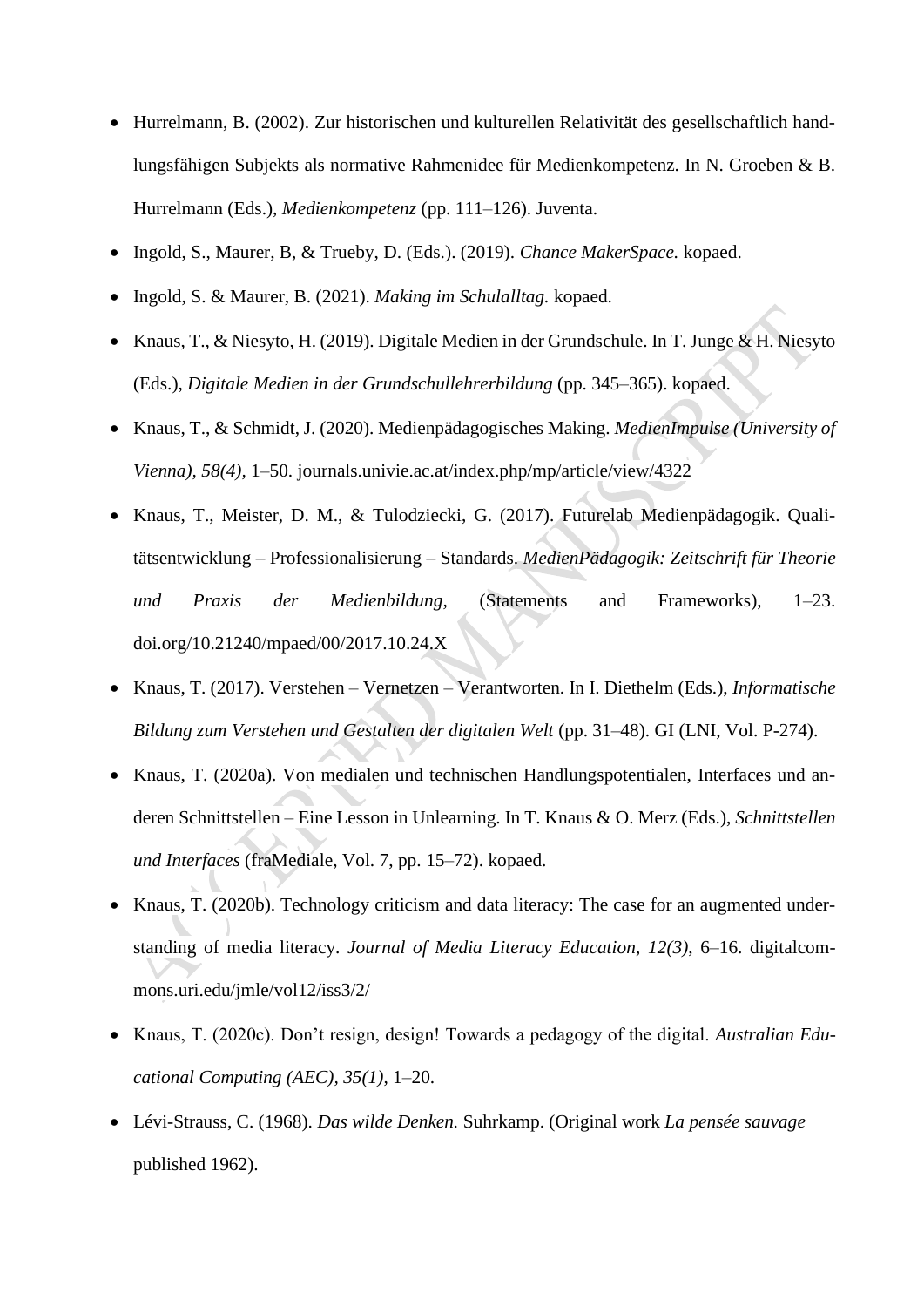- Macgilchrist, F., Allert, H., & Bruch, A. (2020). Students and society in the 2020s. Three future 'histories' of education and technology. *Learning, Media and Technology, 45(1)*, 76–89.
- Manovich, L. (2008). *Software takes Command*. Bloomsbury.
- McKenney, S. & Reeves, T. C. (2018). *Conducting Educational Design Research.* Routledge.
- Meyers, E. M., Erickson, I., & Small, R. V. (2013). Digital literacy and informal learning environments. *Learning, Media and Technology, 38(4)*, 355–367.
- Moser, H., Grell, P., & Niesyto, H. (2011). *Medienbildung und Medienkompetenz.* kopaed.
- Niemeyer, D. J., & Gerber, H. R. (2015). Maker culture and Minecraft: implications for the future of learning. *Educational Media International, 52(3)*, 216–226.
- Niesyto, H., & Moser, H. (2018). *Medienkritik im digitalen Zeitalter.* kopaed.
- Parsons, T. (1937). *The structure of social action.* McGraw-Hill.
- Paus-Hasebrink, I. (2013). Medienwelten, Medienhandeln, Medienaneignung, Medienkompetenz: Medienpädagogische Theoriebausteine überdacht. In A. Hartung, A. Lauber, & W. Reißmann (Eds.), *Das handelnde Subjekt und die Medienpädagogik* (pp. 25–40). kopaed.
- Peppler, K., Halverson, E. H., & Kafai, Y. (2016). *Makeology. Makerspaces as learning environments* (Vol. 1 & 2). Routledge.
- Redecker, C., & Punie, Y. (2017). Digital competence framework for educators (DigCompEdu). European Union. ec.europa.eu/jrc/en/digcompedu.
- Schelhowe, H. (1997). *Das Medium aus der Maschine.* Campus.
- Schell, F. (1989). *Aktive Medienarbeit mit Jugendlichen.* Springer.
- Schmidt, S. J. (2000). *Kalte Faszination.* Velbrueck.
- Schorb, B. (1998). Stichwort Medienpädagogik. *ZfE, 1*, 7–22.
- Schorb, B. (2009). Handlungsorientierte Medienpädagogik. In B. Schorb, G. Anfang, & K. Demmler (Eds.), *Grundbegriffe Medienpädagogik. Praxis* (pp. 101–106). kopaed.